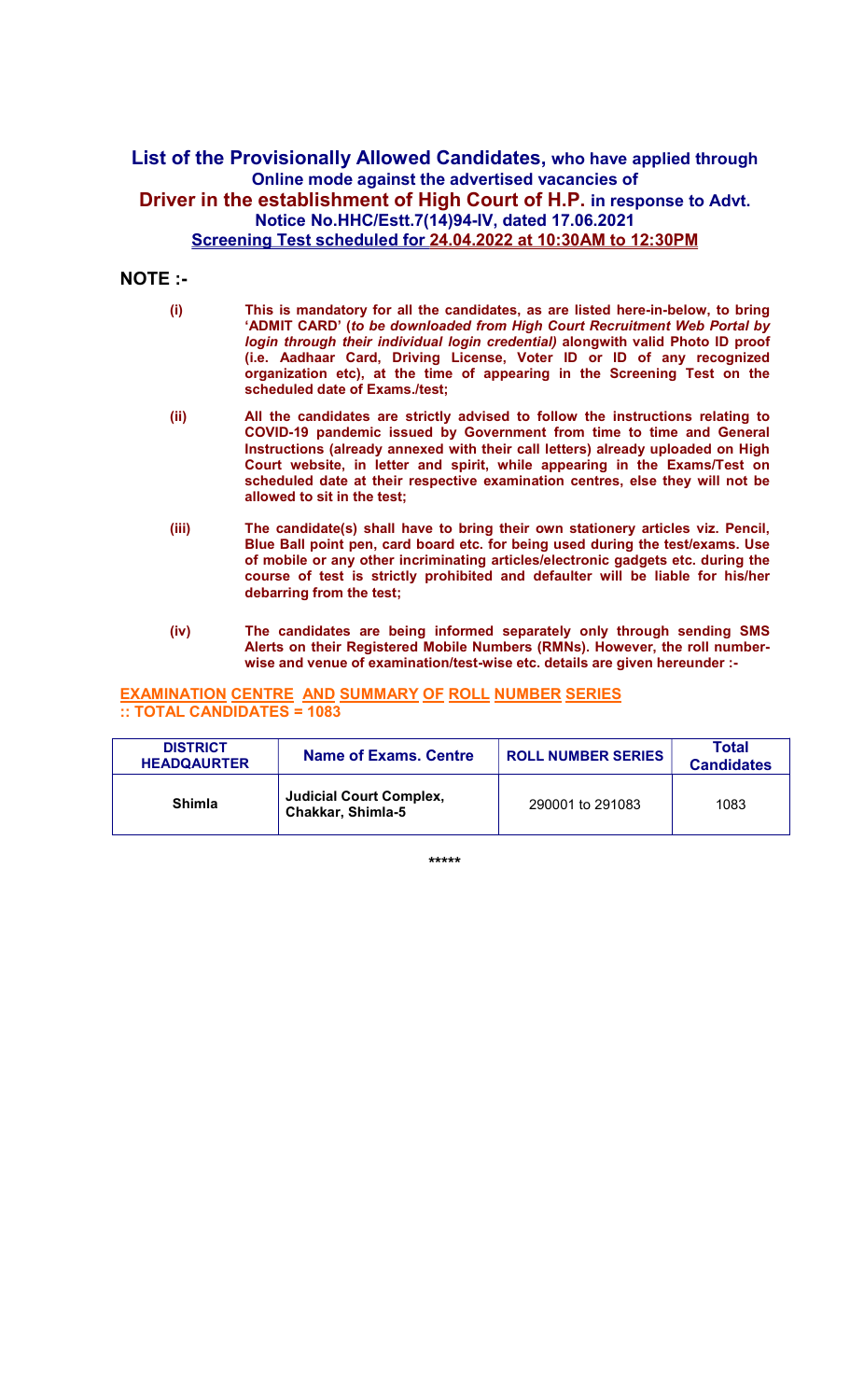| SI.<br>No. | Roll No.         | <b>Name of the Candidate</b>                | <b>Name of Father/Husband</b>           |
|------------|------------------|---------------------------------------------|-----------------------------------------|
| 1.         | 290001           | <b>VISHAL MOHAMMAD</b>                      | <b>NEK DEEN</b>                         |
| 2.         | 290002           | <b>ASHWANI KUMAR</b>                        | <b>UTTAM CHAND</b>                      |
| 3.         | 290003           | <b>UMESH</b>                                | <b>KESHAV RAM</b>                       |
| 4.         | 290004           | <b>NISHANT</b>                              | <b>RAJENDER</b>                         |
| 5.         | 290005           | <b>KHEM RAJ</b>                             | <b>NETAR SINGH</b>                      |
| 6.         | 290006           | <b>AJAY KUMAR</b>                           | <b>KALI DAS</b>                         |
| 7.         | 290007           | <b>CHUNI LAL</b>                            | <b>SUNDER LAL</b>                       |
| 8.         | 290008           | SUDHIR SHARMA                               | <b>SATISH SHARMA</b>                    |
| 9.         | 290009           | SANJEEV KUMAR                               | PARAS RAM                               |
| 10.        | 290010           | <b>SOHIT KUMAR</b>                          | <b>PURSHOTAM</b>                        |
| 11.        | 290011           | <b>HARDEEP SINGH</b>                        | <b>JOGINDER SINGH</b>                   |
| 12.        | 290012           | <b>MANOJ KUMAR</b>                          | <b>MAST RAM</b>                         |
| 13.        | 290013           | <b>RUPESH KUMAR</b>                         | <b>NARESH KUMAR</b>                     |
| 14.        | 290014           | <b>VIKET KHACHI</b>                         | <b>DALEEP KHACHI</b>                    |
| 15.        | 290015           | <b>PAWAN KUMAR</b>                          | <b>KRISHAN LAL</b>                      |
| 16.        | 290016           | <b>ASHISH PATHANIA</b>                      | <b>DHARAM CHAND</b>                     |
| 17.        | 290017           | <b>MANOHAR LAL</b>                          | <b>RAM SARAN</b>                        |
| 18.        | 290018           | <b>HEMRAJ SHARMA</b>                        | PREMCHAND SHARMA                        |
| 19.        | 290019           | <b>ARJUN NEGI</b>                           | <b>MANGAL CHAND NEGI</b>                |
| 20.        | 290020           | YASH SHARMA                                 | RAM GOPAL SHARMA                        |
| 21.        | 290021           | <b>DINESH KUMAR</b>                         | <b>NIKKA RAM</b>                        |
| 22.        | 290022           | <b>AKSHAY KUMAR</b><br><b>PRAVEEN KUMAR</b> | <b>VIKRAM CHAND</b><br><b>BALAK RAM</b> |
| 23.<br>24. | 290023<br>290024 | <b>DHARMENDER KUMAR</b>                     | <b>RAM JI DASS</b>                      |
| 25.        | 290025           | <b>RAJ KUMAR</b>                            | <b>GIAN CHAND</b>                       |
| 26.        | 290026           | <b>GAURAV SHARMA</b>                        | <b>RAJENDER SHARMA</b>                  |
| 27.        | 290027           | SAHIL GARG                                  | <b>SURENDER KUMAR</b>                   |
| 28.        | 290028           | <b>HALKU RAM</b>                            | <b>MADAN LAL</b>                        |
| 29.        | 290029           | <b>DEVESH THAKUR</b>                        | <b>CHARAN DASS</b>                      |
| 30.        | 290030           | <b>SUNIL KUMAR</b>                          | LAIQ RAM                                |
| 31.        | 290031           | <b>SATISH</b>                               | OM PRAKASH                              |
| 32.        | 290032           | SANJAY KUMAR                                | <b>VINOD KUMAR</b>                      |
| 33.        | 290033           | <b>HARESH KUMAR</b>                         | <b>MOHAN LAL</b>                        |
| 34.        | 290034           | <b>SUNIL KUMAR</b>                          | <b>GARIB DASS</b>                       |
| 35.        | 290035           | <b>DHARMENDER</b>                           | <b>KASHMIR SINGH</b>                    |
| 36.        | 290036           | <b>DARSHAN LAL</b>                          | ATMA RAM                                |
| 37.        | 290037           | NIKHIL SHARMA                               | NIRMAL SHARMA                           |
| 38.        | 290038           | NARESH KUMAR                                | PREM LAL                                |
| 39.        | 290039           | KAPIL DEV TOMAR                             | PREM PAL                                |
| 40.        | 290040           | RAVINDER KUMAR MANTA                        | SHYAM LAL MANTA                         |
| 41.        | 290041           | <b>BALWANT KUMAR</b>                        | <b>RATTAN CHAND</b>                     |
| 42.        | 290042           | PAWAN KUMAR                                 | SAINI RAM                               |
| 43.        | 290043           | AJEET SINGH                                 | SURJEET SINGH                           |
| 44.        | 290044           | <b>VIPUL</b>                                | <b>BHAGAT RAM</b>                       |
| 45.        | 290045           | <b>GAURAV</b>                               | <b>KULDEEP SINGH</b>                    |
| 46.        | 290046           | DINESH KUMAR                                | <b>ROSHAN LAL</b>                       |
| 47.        | 290047           | PRATAP SINGH                                | PREM SINGH                              |
| 48.        | 290048           | SANJAY KUMAR                                | DALIP KUMAR                             |
| 49.        | 290049           | RANBIR SINGH                                | <b>NARESH KUMAR</b>                     |
| 50.        | 290050           | DHARAM PAL                                  | JITA                                    |
| 51.        | 290051           | SAURABH THAKUR                              | <b>BABU RAM</b>                         |
| 52.        | 290052           | <b>JAGAT PAL THAKUR</b>                     | <b>JAI SINGH VERMA</b>                  |
| 53.        | 290053           | <b>SUNIL KUMAR</b>                          | <b>NAND LAL</b>                         |
| 54.<br>55. | 290054<br>290055 | <b>PARSHANT</b><br><b>SUNIL KUMAR</b>       | PARKASHVIR<br><b>JAGDISH CHAND</b>      |
| 56.        | 290056           | <b>BHAG SINGH</b>                           | PARMA NAND                              |
| 57.        | 290057           | <b>VISHAL KUMAR</b>                         | <b>KULDEEP</b>                          |
|            |                  |                                             |                                         |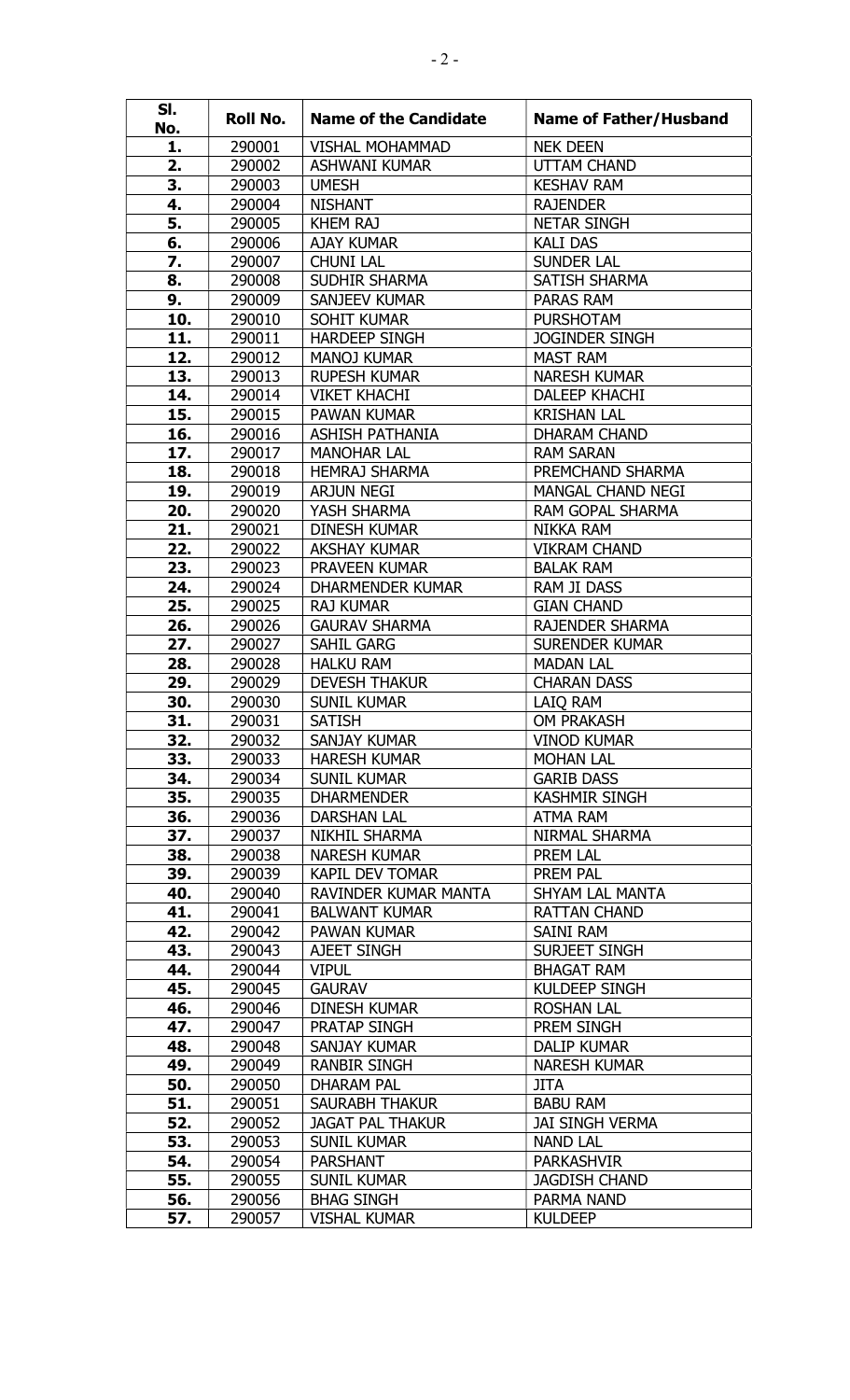| 58.  | 290058 | <b>AMIT KUMAR</b>      | <b>TILAK RAJ</b>         |
|------|--------|------------------------|--------------------------|
| 59.  | 290059 | <b>VINEY KHODAY</b>    | <b>RAJINDER</b>          |
| 60.  | 290060 | <b>SUMAN KUMAR</b>     | <b>SHIV RAM</b>          |
| 61.  | 290061 | MOHINDER SINGH         | <b>HAMPAT</b>            |
| 62.  | 290062 | <b>VIKRANT THAKUR</b>  | <b>JAGDISH THAKUR</b>    |
| 63.  | 290063 | <b>ANIL KUMAR</b>      | <b>SHYAM LAL</b>         |
| 64.  | 290064 | <b>AAMIR KHAN</b>      | <b>SHER DEEN</b>         |
| 65.  | 290065 | <b>GURPREET SINGH</b>  | <b>LAL CHAND</b>         |
| 66.  | 290066 | <b>DEEXANT THAKUR</b>  | <b>NARPAT RAM</b>        |
| 67.  | 290067 | <b>ASHISH THAKUR</b>   | DHAN DEV                 |
| 68.  | 290068 | SANJEEV KUMAR          | <b>MALKIAT SINGH</b>     |
| 69.  | 290069 | DHIRAJ KUMAR           | <b>BALAK DASS</b>        |
| 70.  | 290070 | <b>RAKESH KUMAR</b>    | <b>LEELADHAR SHARMA</b>  |
| 71.  | 290071 | PANKAJ SHARMA          | <b>SUBHASH SHARMA</b>    |
|      |        | <b>RAMAN KUMAR</b>     | <b>PURSHOTAM DASS</b>    |
| 72.  | 290072 |                        |                          |
| 73.  | 290073 | <b>AMIT KUMAR</b>      | PRITAM CHAND             |
| 74.  | 290074 | SANJAY VERMA           | <b>RAM CHAND</b>         |
| 75.  | 290075 | <b>HEM RAJ</b>         | <b>REWAT SINGH</b>       |
| 76.  | 290076 | <b>ANKUSH KUMAR</b>    | <b>OM PRAKASH</b>        |
| 77.  | 290077 | <b>MANISH KUMAR</b>    | <b>GARJA RAM</b>         |
| 78.  | 290078 | <b>TARSEM LAL</b>      | <b>TARA CHAND</b>        |
| 79.  | 290079 | <b>ROHIT KUMAR</b>     | <b>DILBAG SINGH</b>      |
| 80.  | 290080 | <b>MANEESH NEGI</b>    | <b>MAYA BHAGAT</b>       |
| 81.  | 290081 | <b>BABLOO CHAUHAN</b>  | <b>KEWAL RAM</b>         |
| 82.  | 290082 | <b>AJAY KUMAR</b>      | <b>GOPAL SINGH</b>       |
| 83.  | 290083 | <b>BHISHAM PRAKASH</b> | <b>TULA RAM</b>          |
| 84.  | 290084 | <b>SUSHEEL KUMAR</b>   | DEV RAJ                  |
| 85.  | 290085 | <b>VINOD GILL</b>      | <b>MOHAN LAL GILL</b>    |
| 86.  | 290086 | <b>ARVIND KUMAR</b>    | SOM DUTT                 |
| 87.  | 290087 | <b>AJAY KUMAR</b>      | <b>SURINDER SINGH</b>    |
| 88.  | 290088 | <b>RAMESH CHAND</b>    | <b>CHET RAM</b>          |
| 89.  | 290089 | <b>NETAR SINGH</b>     | <b>PARTAP SINGH</b>      |
| 90.  | 290090 | VIKRANT                | <b>GIAN CHAND</b>        |
| 91.  | 290091 | <b>HONEY MOHAMMAD</b>  | KHUSHI MOHAMMAD          |
| 92.  | 290092 | <b>HANS RAJ</b>        | <b>JEEWA NAND</b>        |
| 93.  | 290093 | YADVINDER SINGH        | <b>KEDAR SINGH</b>       |
| 94.  | 290094 | <b>DEVENDER KUMAR</b>  | <b>TARA CHAND DHIMAN</b> |
| 95.  | 290095 | <b>VIVEK GOSWAMI</b>   | <b>TARAVAN GOSVAMI</b>   |
| 96.  | 290096 | DHARAM PRAKASH         | OM PRAKASH SHARMA        |
| 97.  | 290097 | <b>SURESH KUMAR</b>    | SITA RAM                 |
| 98.  | 290098 | <b>SANDEEP KUMAR</b>   | <b>PARTAP CHAND</b>      |
| 99.  | 290099 | <b>RAJEEV KUMAR</b>    | <b>DESH RAJ</b>          |
| 100. | 290100 | <b>DHEERAJ THAKUR</b>  | <b>VIJAY SINGH</b>       |
| 101. | 290101 | PARVESH KUMAR          | <b>MILAP CHAND</b>       |
| 102. | 290102 | <b>ASHISH KUMAR</b>    | <b>RAJINDER SINGH</b>    |
| 103. | 290103 | <b>ABHISHEK WALIA</b>  | PARVEEN WALIA            |
| 104. | 290104 | <b>PANKAJ</b>          | <b>PYARE LAL</b>         |
| 105. | 290105 | <b>SURESH KUMAR</b>    | ATTAR SINGH              |
| 106. | 290106 | NAVJOT SINGH           | <b>GURBACHAN SINGH</b>   |
| 107. | 290107 | <b>KULDEEP</b>         | <b>JEET RAM</b>          |
| 108. | 290108 | <b>AMIT GUPTA</b>      | SH RADHESHYAM GUPTA      |
| 109. | 290109 | <b>AJAY KUMAR</b>      | <b>KIRPOO RAM</b>        |
| 110. | 290110 | <b>MANISH MANJUL</b>   | <b>KULDIP KRISHAN</b>    |
| 111. | 290111 | <b>SANDEEP KUMAR</b>   | <b>JOGINDER SINGH</b>    |
| 112. | 290112 | <b>RAHUL</b>           | <b>DESH RAJ</b>          |
| 113. | 290113 | <b>RAHUL ANAND</b>     | PURAN CHAND ANAND        |
| 114. | 290114 | <b>KULDEEP</b>         | SHER SINGH               |
| 115. | 290115 | <b>SHIVAM SHARMA</b>   | SUDESH SHARMA            |
|      |        |                        |                          |
| 116. | 290116 | <b>RAJ KUMAR</b>       | <b>JAGDISH KUMAR</b>     |
| 117. | 290117 | <b>RAKESH SHARMA</b>   | PREM CHAND SHARMA        |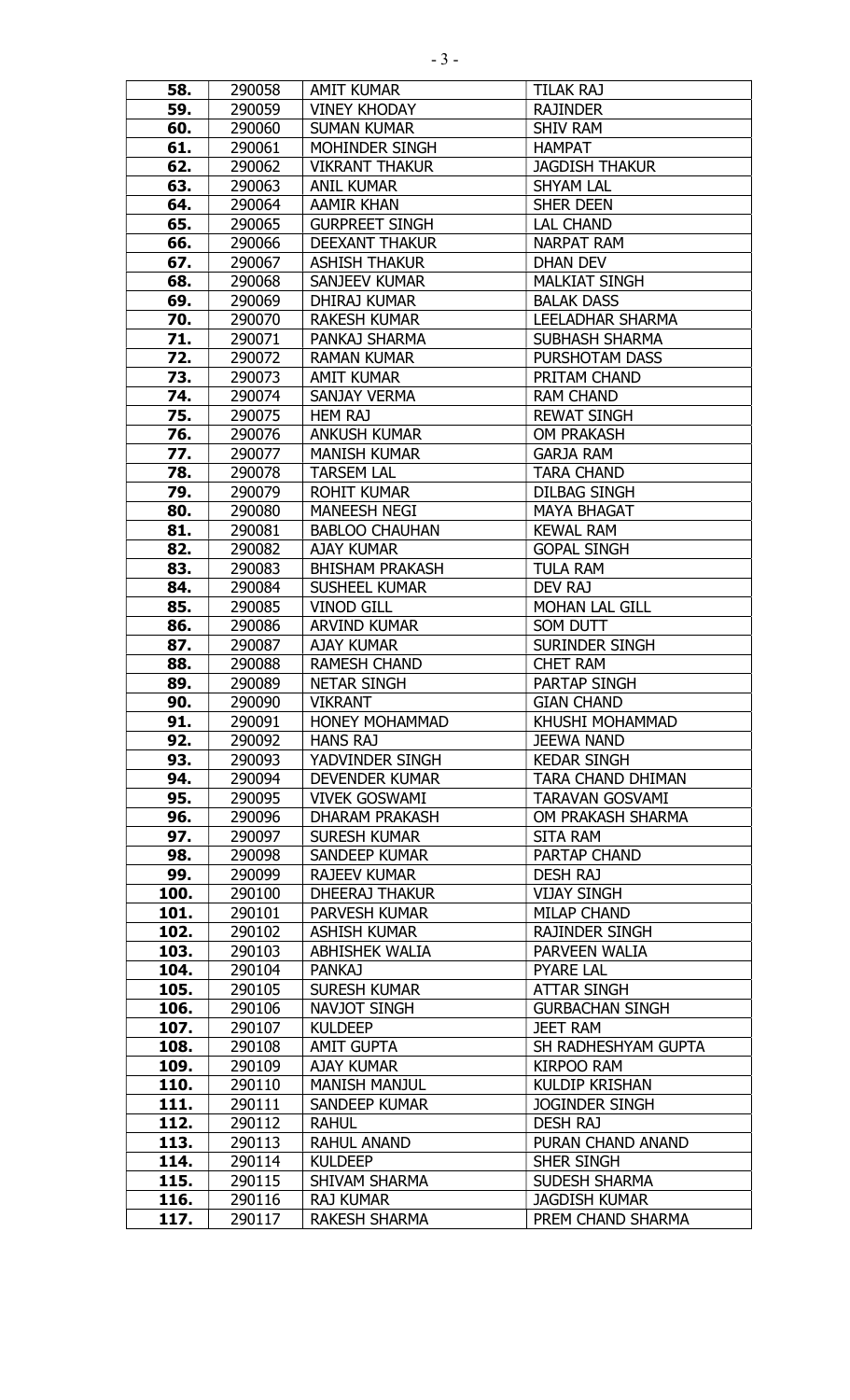| 118.         | 290118           | <b>RITISH</b>                            | TILAK RAJ                            |
|--------------|------------------|------------------------------------------|--------------------------------------|
| 119.         | 290119           | <b>AKSHAY KUMAR</b>                      | <b>SURINDER KUMAR</b>                |
| 120.         | 290120           | NIRMAL SINGH                             | <b>RAM KARAN</b>                     |
| 121.         | 290121           | <b>AJAY SHARMA</b>                       | <b>MOHAN LAL</b>                     |
| 122.         | 290122           | <b>ATUL SHARMA</b>                       | <b>AMAR NATH</b>                     |
| 123.         | 290123           | <b>DHRUV KUMAR</b>                       | <b>SUNIL KUMAR</b>                   |
| 124.         | 290124           | <b>ANCHAL</b>                            | <b>MADAN LAL</b>                     |
| 125.         | 290125           | <b>DEEPAK RATHOUR</b>                    | <b>SUKH DYAL RATHOUR</b>             |
| 126.         | 290126           | <b>AMRIT KUMAR</b>                       | PREM SINGH                           |
| 127.         | 290127           | <b>PARVEEN KUMAR</b>                     | <b>VIJAY KUMAR</b>                   |
| 128.         | 290128           | <b>RAVINDER SINGH</b>                    | <b>ARJUN SINGH</b>                   |
| 129.         | 290129           | <b>HIMANSHU THAKUR</b>                   | <b>R C THAKUR</b>                    |
| 130.         | 290130           | <b>VIJAY SINGH</b>                       | <b>KARNAIL SINGH</b>                 |
|              |                  | <b>AVINASH KAMAL</b>                     | PRADEEP KAMAL                        |
| 131.         | 290131           |                                          |                                      |
| 132.         | 290132           | <b>SURENDER</b>                          | <b>LACHMAN</b>                       |
| 133.         | 290133           | MOKSHIT MOHAN                            | <b>SURENDER MOHAN</b>                |
| 134.         | 290134           | NITIN DOD                                | RAJ KUMAR DOD                        |
| 135.         | 290135           | <b>DINESH KUMAR</b>                      | <b>PURAN CHAND</b>                   |
| 136.         | 290136           | SUDHIR KUMAR                             | <b>NIKKU RAM</b>                     |
| 137.         | 290137           | <b>DINESH CHAND</b>                      | <b>CHANDER LAL</b>                   |
| 138.         | 290138           | <b>AMRIK SINGH</b>                       | <b>JAGJEET SINGH</b>                 |
| 139.         | 290139           | <b>ABHISHEK KUMAR</b>                    | <b>RAMESH CHAND</b>                  |
| 140.         | 290140           | PRAKASH CHAND                            | PUNNU RAM                            |
| 141.         | 290141           | <b>ARUN CHAUHAN</b>                      | <b>GOVIND CHAUHAN</b>                |
| 142.         | 290142           | <b>ANIL KUMAR</b>                        | <b>SHIV RAM</b>                      |
| 143.         | 290143           | PANKAJ KUMAR                             | <b>GULEL SINGH</b>                   |
| 144.         | 290144           | <b>BALDEV YADAV</b>                      | <b>JAGDAMBA PRASAD YADAV</b>         |
| 145.         | 290145           | <b>KRISHAN LAL</b>                       | <b>BASANT LAL</b>                    |
| 146.         | 290146           | SARVJEET SINGH                           | <b>KRISHAN DEV</b>                   |
| 147.         | 290147           | RAJESHWAR SINGH KANWAR                   | NARINDER SINGH KANWAR                |
| 148.         | 290148           | <b>NIKHIL SINGH</b>                      | <b>VIJAY SINGH</b>                   |
| 149.         | 290149           | <b>DINESH KUMAR</b>                      | <b>JASPAL</b>                        |
| 150.         | 290150           | AMANDEEP SINGH                           | <b>MANMOHAN SINGH</b>                |
| 151.         | 290151           | <b>VIJAY KUMAR</b>                       | <b>PURAN CHAND</b>                   |
| 152.         | 290152           | <b>SANDEEP CHAUHAN</b>                   | <b>HS CHAUHAN</b>                    |
| 153.         | 290153           | <b>ROSHAN LAL</b>                        | <b>KESAR SINGH</b>                   |
| 154.         | 290154           | <b>ARUN GARUAV</b>                       | SANT LAL                             |
| 155.         | 290155           | <b>AMIT KUMAR</b>                        | <b>KRISHAN LAL</b>                   |
| 156.         | 290156           | RAJEEV KUMAR SHARMA                      | <b>CHIRANJI LAL</b>                  |
| 157.         | 290157           | <b>SUNIL KUMAR</b>                       |                                      |
| 158.         |                  |                                          | PARAS RAM                            |
|              | 290158           | SANJAY KUMAR                             | <b>PARTAP SINGH</b>                  |
| 159.         | 290159           | <b>VISHAL KUMAR</b>                      | <b>BALWAN SINGH</b>                  |
| 160.         | 290160           | ANOOP SUKHIJA                            | RAJ KUMAR SUKHIJA                    |
|              | 290161           | <b>KARAM BIR</b>                         | <b>OM PRAKASH</b>                    |
| 161.         |                  |                                          |                                      |
| 162.         | 290162           | <b>ABHISHEK</b>                          | <b>BHAG SINGH</b>                    |
| 163.         | 290163           | <b>RAJNEESH</b>                          | <b>RAM SWAROOP</b>                   |
| 164.         | 290164           | <b>SUSHEEL KUMAR</b>                     | <b>JAGDEESH CHAND SHARMA</b>         |
| 165.         | 290165           | <b>HARI KRISHAN</b>                      | YASH PAL                             |
| 166.         | 290166           | ANIRUDH NEGI                             | DAULAT RAM                           |
| 167.         | 290167           | <b>AMIT KUMAR</b>                        | <b>KARTAR SINGH</b>                  |
| 168.         | 290168           | <b>KULDEEP THAKUR</b>                    | PARTAP SINGH                         |
| 169.         | 290169           | <b>DINESH KUMAR</b>                      | <b>SHIV LAL</b>                      |
| 170.         | 290170           | <b>MANOJ THAKUR</b>                      | <b>LEELA NAND</b>                    |
| 171.         | 290171           | <b>CHANDER MOHAN</b>                     | <b>SURENDER KUMAR</b>                |
| 172.         | 290172           | <b>DHARAM PAL</b>                        | <b>LACHHMAN</b>                      |
| 173.         | 290173           | <b>AKSHAY</b>                            | <b>JIYA LAL</b>                      |
| 174.         | 290174           | <b>RAJNEESH KUMAR</b>                    | <b>BRIJ MOHAN DUTT</b>               |
| 175.         | 290175           | <b>DINESH KUMAR</b>                      | <b>SWARAN CHAND</b>                  |
| 176.<br>177. | 290176<br>290177 | <b>AJAY KUMAR</b><br><b>MANGAL SINGH</b> | <b>SITA RAM</b><br><b>DANDUB RAM</b> |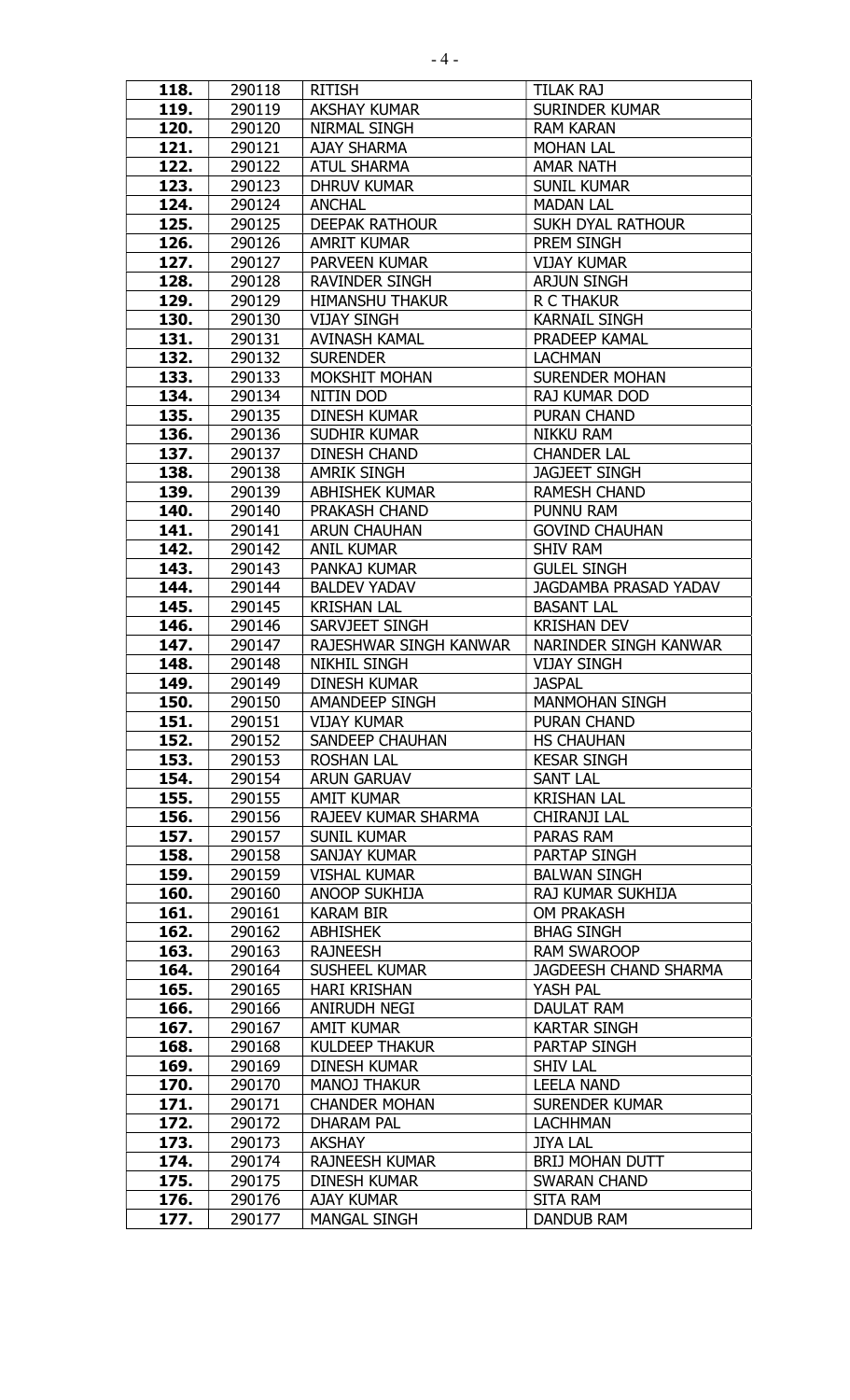| 178.         | 290178           | <b>KULDEEP KUMAR</b>              | <b>DHANI</b>                              |
|--------------|------------------|-----------------------------------|-------------------------------------------|
| 179.         | 290179           | <b>DALIP KUMAR</b>                | <b>SITA RAM</b>                           |
| 180.         | 290180           | <b>NARESH KUMAR</b>               | <b>HARI SINGH</b>                         |
| 181.         | 290181           | <b>DEVENDER SINGH</b>             | <b>SOHAN SINGH</b>                        |
| 182.         | 290182           | <b>AMIT KUMAR</b>                 | <b>RAKESH KUMAR</b>                       |
| 183.         | 290183           | <b>RAJEEV KUMAR</b>               | <b>PUNI CHAND</b>                         |
| 184.         | 290184           | <b>SUNEET SHARMA</b>              | <b>SANSAR CHAND</b>                       |
| 185.         | 290185           | <b>ATUL SHARMA</b>                | <b>TRILOK NATH</b>                        |
| 186.         | 290186           | <b>UDAY KASHYAP</b>               | <b>JAGDISH CHAND</b>                      |
| 187.         | 290187           | <b>RAHUL KUMAR</b>                | <b>RANJEET SINGH</b>                      |
| 188.         | 290188           | <b>DINESH KUMAR</b>               | <b>SHONKI RAM</b>                         |
| 189.         | 290189           | SUSHIL KUMAR                      | <b>HARI SINGH</b>                         |
| 190.         | 290190           | <b>PYARE LAL</b>                  | SAMPOORAN SINGH                           |
| 191.         | 290191           | <b>BHARAT ARUN</b>                | <b>VIDYA DHAR</b>                         |
| 192.         | 290192           | <b>SUNIL KUMAR</b>                | <b>CHET RAM</b>                           |
| 193.         | 290193           | <b>BALJEET SINGH</b>              | <b>SOHAN SINGH</b>                        |
| 194.         | 290194           | <b>LUCKY</b>                      | <b>OM PARKASH</b>                         |
| 195.         | 290195           | <b>SUNEEL KUMAR</b>               | <b>JAISHI RAM</b>                         |
| 196.         | 290196           | <b>JAI KISHAN BHATT</b>           | <b>CHITRA MANI BHATT</b>                  |
| 197.         | 290197           | <b>RAJESH KUMAR</b>               | LAIQ RAM                                  |
| 198.         | 290198           | AMIT SOOD                         | <b>GHANSHYAM SOOD</b>                     |
| 199.         | 290199           | <b>NARESH CHAND SHARMA</b>        | LACCHI RAM SHARMA                         |
| 200.         | 290200           | <b>PANNA LAL</b>                  | PREM SINGH                                |
| 201.         | 290201           | <b>MOHIT SHARMA</b>               | SURESH KUMAR SHARMA                       |
| 202.         | 290202           | <b>KARTICK SAMANTA</b>            | <b>SUKUMAR SAMANTA</b>                    |
| 203.         | 290203           | PRADEEP KUMAR NEGI                | RAM DASS NEGI                             |
| 204.         | 290204           | <b>HEM RAJ</b>                    | PRAKASH CHAND                             |
| 205.         | 290205           | <b>NIKHIL KUMAR</b>               | <b>JAGDISH CHAND</b>                      |
| 206.         | 290206           | <b>SURESH KUMAR</b>               | <b>DHANI RAM</b>                          |
| 207.         | 290207           | <b>SANJEEVAN KUMAR</b>            | <b>JAGDISH CHAND</b>                      |
| 208.         | 290208           | <b>ANIL BHANDARI</b>              | <b>BRIJ LAL BHANDARI</b>                  |
| 209.         | 290209           | <b>ANIRUDH THAKUR</b>             | PRADEEP KUMAR                             |
| 210.         | 290210           | UMA DUTT                          | SOBHA RAM                                 |
| 211.         | 290211           | RAMKANT SHARMA                    | <b>ANIL KUMAR SHARMA</b>                  |
| 212.         | 290212           | <b>JITENDER DEV</b>               | <b>SATAY</b>                              |
| 213.         | 290213           | <b>TILAK RAM</b>                  | <b>GHANSHYAM</b>                          |
| 214.         | 290214           | <b>VIVEK SHARMA</b>               | <b>VED PRAKASH SHARMA</b>                 |
| 215.         | 290215           | <b>ANKUSH SHARMA</b>              | <b>ANAND SWAROOP</b>                      |
| 216.         | 290216           | <b>MANOJ KUMAR</b>                | <b>SANT RAM</b>                           |
| 217.         | 290217           | <b>MUNISH</b>                     | SANT RAM                                  |
| 218.         | 290218           | <b>SUDERSHAN KUMAR</b>            | SOORAM SINGH                              |
| 219.         | 290219           | <b>KULDEEP KUMAR</b>              | <b>MOHAN LAL</b>                          |
| 220.         | 290220           | <b>DOVENDER KUMAR</b>             | <b>DARSHAN SINGH</b>                      |
| 221.         | 290221           | DEV RAJ                           | <b>MEHAR CHAND</b>                        |
| 222.<br>223. | 290222<br>290223 | <b>NARESH KUMAR</b><br>YASH KARAN | <b>GURDEV SINGH</b><br><b>JAGAT SINGH</b> |
| 224.         | 290224           | <b>RAHUL KONDAL</b>               | LATE RAJINDER KUMAR                       |
| 225.         | 290225           | <b>NEHA THAKUR</b>                | MOHINDER SINGH THAKUR                     |
| 226.         | 290226           | <b>KAPIL DEV</b>                  | <b>LAXMI SINGH</b>                        |
| 227.         | 290227           | <b>YOGRAJ</b>                     | <b>LOPAN</b>                              |
| 228.         | 290228           | <b>ARVIND KUMAR</b>               | UTTAM CHAND                               |
| 229.         | 290229           | <b>SUSHEEL KUMAR</b>              | <b>KISHAN CHAND</b>                       |
| 230.         | 290230           | DALEEP SINGH                      | <b>DAULAT RAM</b>                         |
| 231.         | 290231           | <b>ANIL KUMAR</b>                 | <b>MAYA SINGH</b>                         |
| 232.         | 290232           | <b>RASHAM</b>                     | MANJEET                                   |
| 233.         | 290233           | <b>ANIL KUMAR</b>                 | RASILA RAM                                |
| 234.         | 290234           | <b>VINAY KUMAR</b>                | <b>ROSHAN LAL</b>                         |
| 235.         | 290235           | <b>TARUN KUMAR</b>                | <b>KESHAV RAM</b>                         |
| 236.         | 290236           | SANI KUMAR                        | AMAR SINGH                                |
| 237.         | 290237           | <b>RAKESH KUMAR</b>               | <b>NARENDER PAL</b>                       |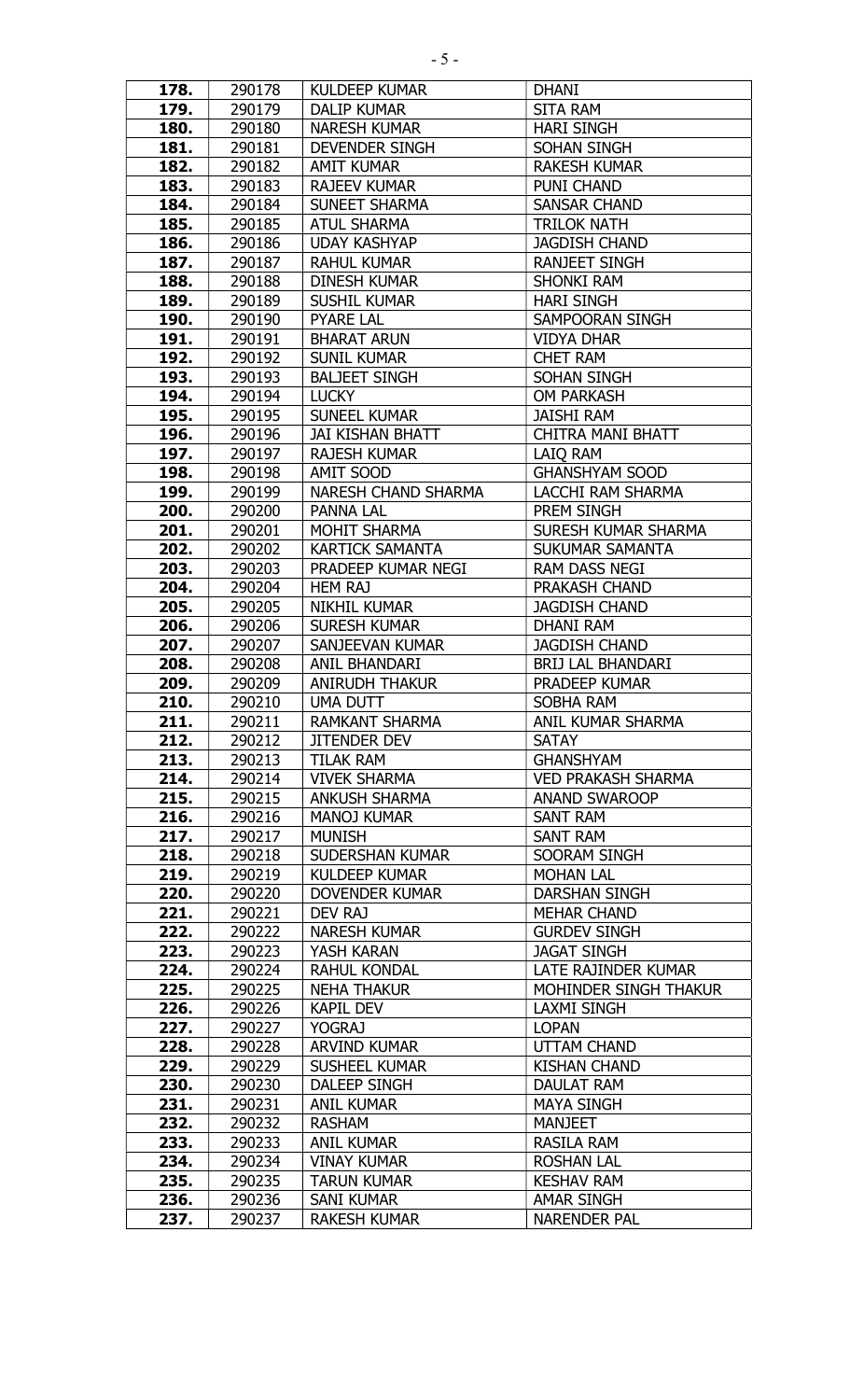| 238.         | 290238           | <b>VINAY KUMAR</b>                            | <b>RAMESH KUMAR</b>               |
|--------------|------------------|-----------------------------------------------|-----------------------------------|
| 239.         | 290239           | <b>RAMPAL</b>                                 | <b>RATTAN LAL</b>                 |
| 240.         | 290240           | <b>NAVEEN KUMAR</b>                           | <b>SUDESH KUMAR</b>               |
| 241.         | 290241           | <b>KUSHAL SINGH</b>                           | <b>MAHANT RAM</b>                 |
| 242.         | 290242           | <b>AJAY SINGH</b>                             | <b>MAHINDER PAL</b>               |
| 243.         | 290243           | <b>AJAY KUMAR</b>                             | <b>BHAGAT RAM</b>                 |
| 244.         | 290244           | SHAH ALI                                      | <b>ASMAIL MOHD</b>                |
| 245.         | 290245           | <b>RAJESH KUMAR</b>                           | <b>JAGAT RAM</b>                  |
| 246.         | 290246           | <b>VIPIN KUMAR</b>                            | <b>VIKRAM SINGH</b>               |
| 247.         | 290247           | <b>NAVEEN KUMAR</b>                           | <b>RAMESH CHAND</b>               |
| 248.         | 290248           | <b>RAJESH KUMAR</b>                           | <b>JAGDISH CHAND</b>              |
| 249.         | 290249           | <b>GURDYAL SINGH</b>                          | <b>KHELU RAM</b>                  |
| 250.         | 290250           | <b>SHIV</b>                                   | PREM CHAND                        |
| 251.         | 290251           | <b>DEEPAK SHARMA</b>                          | <b>NETAR PRAKASH</b>              |
| 252.         | 290252           | SANJAY SHARMA                                 | <b>KISHORI LAL</b>                |
| 253.         | 290253           | <b>SACHIN SHARMA</b>                          | SHASHI PAL                        |
| 254.         | 290254           | <b>BOBY SAIN</b>                              | <b>GIAN SINGH SAIN</b>            |
| 255.         | 290255           | <b>ROHIT SHARMA</b>                           | <b>VINOD KUMAR</b>                |
| 256.         | 290256           | <b>LEEL MANI</b>                              | <b>KISHORI LAL</b>                |
| 257.         | 290257           | <b>DEEPAK SHARMA</b>                          | <b>KISHORI LAL</b>                |
| 258.         | 290258           | <b>RAKESH KUMAR</b>                           | <b>KEWAL SINGH</b>                |
| 259.         | 290259           | <b>TARUN KUMAR</b>                            | <b>HARI NAND</b>                  |
| 260.         | 290260           | <b>GAGAN KUMAR</b>                            | <b>MEGH SINGH</b>                 |
| 261.         | 290261           | AKBAR MEHTA                                   | <b>MADAN SINGH</b>                |
| 262.         | 290262           | <b>UMESH KUMAR MANDYAL</b>                    | DAYA RAM                          |
| 263.         | 290263           | <b>DINESH</b>                                 | DAYAL CHAND                       |
|              | 290264           | <b>SURESH</b>                                 | <b>MASIH CHARAN</b>               |
| 264.<br>265. | 290265           | <b>RAKESH KUMAR</b>                           | <b>KANWAR SINGH</b>               |
|              |                  | <b>VIJAY KUMAR</b>                            |                                   |
| 266.         | 290266           |                                               | <b>SOHAN LAL</b>                  |
| 267.         | 290267           | <b>VIRENDER KASHYAP</b>                       | <b>GANSHYAM</b>                   |
| 268.         | 290268           | <b>YOGESH</b><br><b>KUSHAL KUMAR</b>          | DEVI RAM<br><b>VIJAY KUMAR</b>    |
| 269.<br>270. | 290269<br>290270 |                                               |                                   |
|              |                  | <b>NARENDER SINGH</b><br><b>HITESH PARMAR</b> | <b>AMAR SINGH</b>                 |
| 271.<br>272. | 290271<br>290272 | <b>RAJESH KUMAR</b>                           | SUDARSHAN SINGH<br><b>HEM RAJ</b> |
|              |                  |                                               |                                   |
| 273.         | 290273           | <b>RAM PRAKASH</b>                            | <b>JAI BHAGAT</b>                 |
| 274.         | 290274           | <b>VINAY KUMAR</b>                            | PRITAM CHAND                      |
| 275.         | 290275           | <b>GAGAN KUMAR</b>                            | <b>HIRA SINGH</b>                 |
| 276.         | 290276           | NITIN                                         | <b>RAJENDER KUMAR</b>             |
| 277.         | 290277           | <b>VICKY</b>                                  | <b>MEHAR CHAND</b>                |
| 278.         | 290278           | <b>RAJESH KUMAR</b>                           | <b>RAM LOK SHARMA</b>             |
| 279.         | 290279           | <b>MANOJ KUMAR</b>                            | <b>HARI SINGH</b>                 |
| 280.         | 290280           | <b>HAPPY</b>                                  | <b>BHAG CHAND</b>                 |
| 281.         | 290281           | <b>JAGPAL SINGH</b>                           | <b>BEER SINGH</b>                 |
| 282.         | 290282           | <b>LOVELY KUMAR</b>                           | <b>MURARI LAL</b>                 |
| 283.         | 290283           | <b>CHAMAN</b>                                 | LACHI RAM                         |
| 284.         | 290284           | <b>SAURABH THAKUR</b>                         | SHEKHAR SINGH                     |
| 285.         | 290285           | <b>ANIL KUMAR</b>                             | <b>BALAK RAM</b>                  |
| 286.         | 290286           | <b>RAVINDER KUMAR</b>                         | <b>LATE RAMESH CHAND</b>          |
| 287.         | 290287           | RAGHUBIR SINGH                                | RIKHI RAM                         |
| 288.         | 290288           | <b>GIRIRAJ</b>                                | <b>RAMDASS</b>                    |
| 289.         | 290289           | <b>RAJESH KUMAR</b>                           | <b>PRAKASH CHAND</b>              |
| 290.         | 290290           | AMIT                                          | <b>MAHI PAL</b>                   |
| 291.         | 290291           | PRADEEP KUMAR                                 | <b>HEM RAJ</b>                    |
| 292.         | 290292           | SACHIN SHARMA                                 | PURAN DUTT SHARMA                 |
| 293.         | 290293           | <b>NARENDER SINGH</b>                         | <b>KISHAN SINGH</b>               |
| 294.         | 290294           | <b>RANJEET KUMAR</b>                          | <b>TEK CHAND</b>                  |
| 295.         | 290295           | <b>VINOD KUMAR</b>                            | MOHAN LAL SHARMA                  |
| 296.         | 290296           | <b>VINOD KUMAR</b>                            | <b>MADAN SINGH</b>                |
| 297.         | 290297           | <b>VARUN SHARMA</b>                           | SUBHASH CHANDER SHARMA            |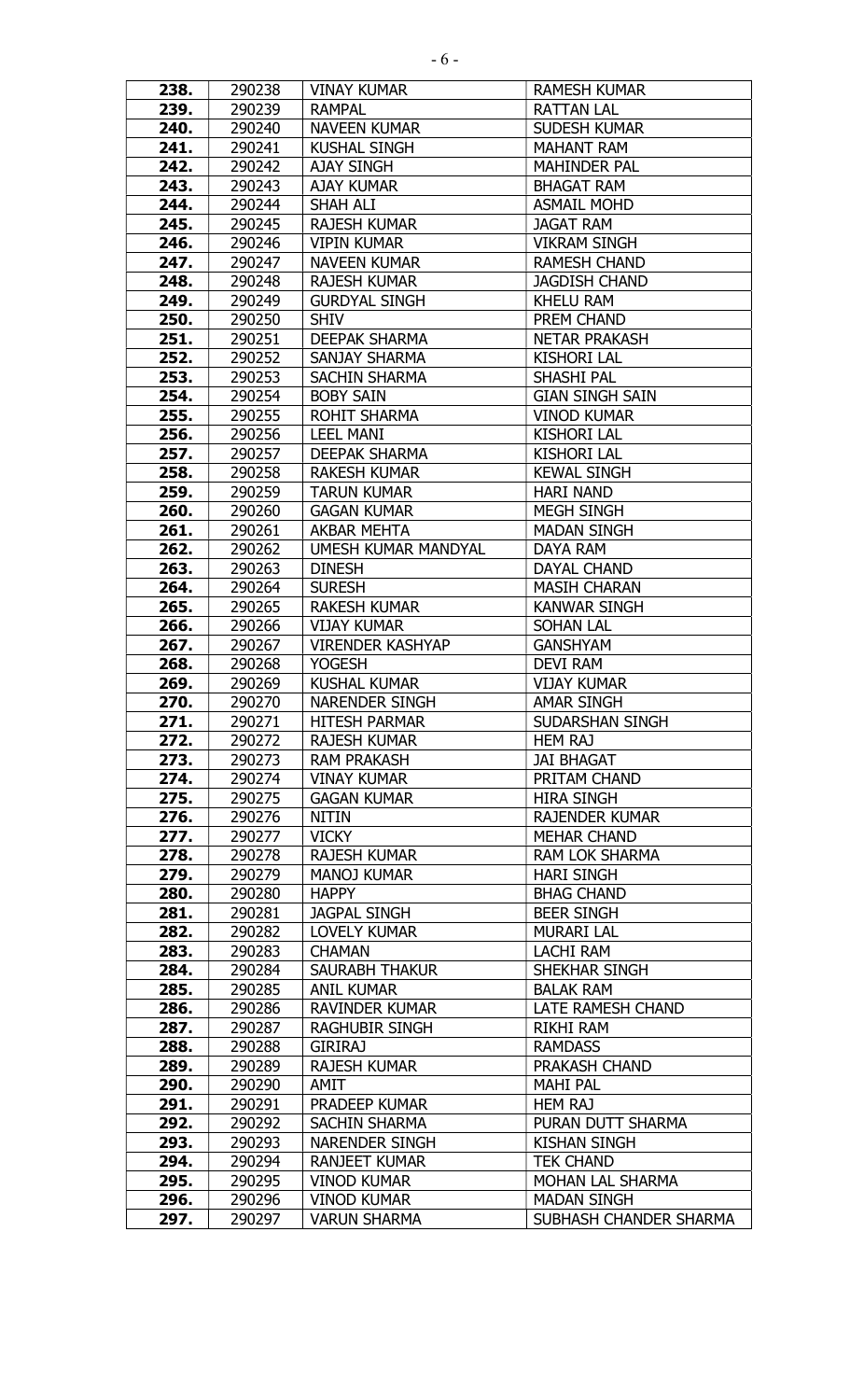| 298. | 290298 | PANKAJ VERMA               | <b>NARAYAN DASS</b>          |
|------|--------|----------------------------|------------------------------|
| 299. | 290299 | <b>LAKMEER</b>             | <b>HARI SINGH</b>            |
| 300. | 290300 | <b>VINAY SHAKTI MATTOO</b> | AMAR SHAKTI MATTOO           |
| 301. | 290301 | <b>ARJUN SINGH</b>         | <b>JOGINDER SINGH</b>        |
| 302. | 290302 | <b>SANJEEV KUMAR</b>       | <b>BAINSU RAM</b>            |
| 303. | 290303 | AJAY KUMAR SHARMA          | <b>BALDEV</b>                |
| 304. | 290304 | <b>ANKUSH KUMAR</b>        | <b>MANOHAR LAL</b>           |
| 305. | 290305 | <b>TARUN KUMAR</b>         | <b>NIRMAL KUMAR</b>          |
| 306. | 290306 | <b>KHUB CHAND</b>          | <b>MATHRU RAM</b>            |
| 307. | 290307 | <b>MANOJ KUMAR</b>         | PRAKASH CHAND                |
| 308. | 290308 | <b>ROHIT THAKUR</b>        | <b>NARENDER SINGH THAKUR</b> |
| 309. | 290309 | <b>INDER JEET</b>          | <b>CHHOTA RAM</b>            |
| 310. | 290310 | RAVI DUTT                  | <b>JAGDISH</b>               |
| 311. | 290311 | <b>SANJAY KUMAR</b>        | <b>BHARTHO</b>               |
| 312. | 290312 | <b>ANSHIT RANA</b>         | <b>KARNAIL SINGH</b>         |
| 313. | 290313 | <b>RAJ KUMAR</b>           | <b>MANOHAR LAL</b>           |
| 314. | 290314 | <b>SUMIT THAKUR</b>        | <b>SHYAM LAL</b>             |
| 315. | 290315 | PIYUSH CHANDER SINGH       | MOOL RAJ                     |
| 316. | 290316 | PRADEEP SHARMA             | RAMESH KUMAR SHARMA          |
| 317. | 290317 | <b>SURENDER PAL</b>        | <b>HANS RAJ</b>              |
| 318. | 290318 | <b>DEEPAK BHATIA</b>       | <b>GUMAN SINGH</b>           |
| 319. | 290319 | <b>HIMMAT SINGH</b>        | <b>VIJAY SINGH</b>           |
| 320. | 290320 | SANJEEV KUMAR              | <b>BALKRISHAN</b>            |
| 321. | 290321 | PRIYANKAL SAINI            | PAWAN CHAND                  |
| 322. | 290322 | <b>RAJ GOPAL</b>           | <b>CHUNI LAL</b>             |
| 323. | 290323 | <b>CHET RAM</b>            | <b>RAGHUVEER SINGH</b>       |
| 324. | 290324 | <b>JAI KISHORE</b>         | <b>JEET KUMAR</b>            |
| 325. | 290325 | DAMYANT DUTT SHARMA        | NARAYAN DUTT SHARMA          |
| 326. | 290326 | <b>KAMAL DASS</b>          | PREM CHAND                   |
| 327. | 290327 | <b>SUNIL KUMAR</b>         | <b>RAM CHAND</b>             |
| 328. | 290328 | <b>RAMAN KUMAR</b>         | LATE VIJAY KUMAR             |
| 329. | 290329 | <b>MANJEET SINGH</b>       | <b>RAJINDER SINGH</b>        |
| 330. | 290330 | <b>ANIL KUMAR</b>          | <b>GEETA RAM</b>             |
| 331. | 290331 | PAWAN KUMAR                | NAG PAL                      |
| 332. | 290332 | <b>AMIT KUMAR</b>          | <b>SUBHASH CHAND</b>         |
| 333. | 290333 | <b>ASEEM SHARMA</b>        | <b>LAL CHAND SHARMA</b>      |
| 334. | 290334 | PAWAN KUMAR                | <b>BHOLA RAM</b>             |
| 335. | 290335 | SANDEEP KUMAR              | <b>SANSAR CHAND</b>          |
| 336. | 290336 | <b>VIKASH SHARMA</b>       | <b>DESH RAJ</b>              |
| 337. | 290337 | <b>RAJ KUMAR</b>           | JAI NAND                     |
| 338. | 290338 | ROHIT BARWAL               | <b>BHAGAT RAM</b>            |
| 339. | 290339 | PANKAJ CHAUHAN             | <b>MANGAT RAM CHAUHAN</b>    |
| 340. | 290340 | ISHWAR DUTT SHARMA         | <b>JAGAT RAM</b>             |
| 341. | 290341 | PANKAJ KUMAR               | <b>BALDEV RAJ</b>            |
| 342. | 290342 | RAHUL BHARGAVA             | YOGINDER KUMAR               |
| 343. | 290343 | <b>VED PRAKASH</b>         | <b>SURAT RAM</b>             |
| 344. | 290344 | AJAY SHARMA                | SHAKTI CHAND                 |
| 345. | 290345 | <b>SUMIT KUMAR</b>         | SIRMOUR SINGH                |
| 346. | 290346 | <b>SANDEEP THAKUR</b>      | <b>MANOHAR SINGH THAKUR</b>  |
| 347. | 290347 | AJAY KUMAR                 | <b>JOGINDER CHAND</b>        |
| 348. | 290348 | <b>RAHUL THAKUR</b>        | TEJ RAM                      |
| 349. | 290349 | RAHUL SINGH VERMA          | <b>MOHAN LAL</b>             |
| 350. | 290350 | <b>RAJ KUMAR</b>           | DEV RAJ                      |
| 351. | 290351 | <b>KUMARI SAPNA</b>        | PREM CHNAD                   |
| 352. | 290352 | ASHWANI KUMAR              | DALPATT RAM                  |
| 353. | 290353 | <b>GULAB SINGH</b>         | <b>MOLAK RAM</b>             |
| 354. | 290354 | <b>RAHUL</b>               | PRADEEP KUMAR                |
| 355. | 290355 | <b>DEEPAK KUMAR</b>        | <b>JOGINDER CHAND</b>        |
| 356. | 290356 | <b>RAVINDER</b>            | DHARM SINGH                  |
| 357. | 290357 | <b>SUNIL KUMAR</b>         | PRABHU RAM                   |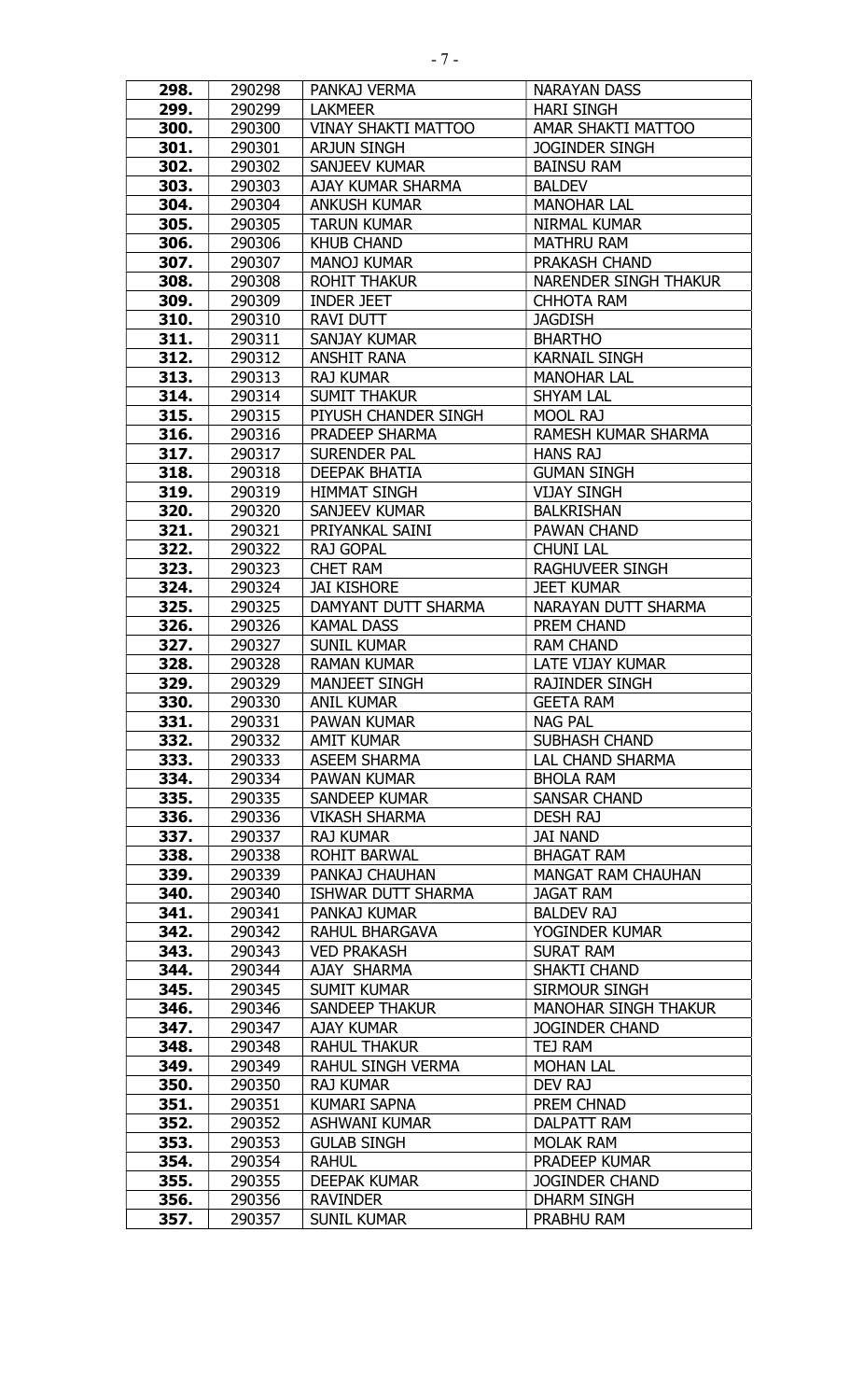| 358.         | 290358           | <b>HARDEV</b>                             | <b>JAGDISH CHAND</b>                   |
|--------------|------------------|-------------------------------------------|----------------------------------------|
| 359.         | 290359           | <b>RAJESH KUMAR</b>                       | <b>MILAP CHAND</b>                     |
| 360.         | 290360           | PRITAM KUMAR                              | PARAS RAM                              |
| 361.         | 290361           | SURINDER SINGH                            | <b>MEHAR SINGH</b>                     |
| 362.         | 290362           | <b>RAVINDER KUMAR</b>                     | <b>KASHMIR SINGH</b>                   |
| 363.         | 290363           | <b>VIVEK</b>                              | <b>GURBACHAN SINGH</b>                 |
| 364.         | 290364           | <b>VINAY KUMAR</b>                        | <b>MUNSHI RAM</b>                      |
| 365.         | 290365           | <b>ASLAM MOHAMMED</b>                     | <b>MUSTAK MOHAMMED</b>                 |
| 366.         | 290366           | SAHIL NAROTA                              | <b>KULVINDER SINGH</b>                 |
| 367.         | 290367           | <b>SUBHASH CAHND</b>                      | <b>BUDHIYA RAM</b>                     |
| 368.         | 290368           | <b>RAVI KUMAR</b>                         | <b>DEVENDER KUMAR</b>                  |
| 369.         | 290369           | <b>RAJEEV DHIMAN</b>                      | YASH PAL DHIMAN                        |
| 370.         | 290370           | <b>BALKRISHAN</b>                         | <b>BALWANT SINGH</b>                   |
| 371.         | 290371           | <b>SUDHIR KUMAR</b>                       | PRAKAM SINGH                           |
| 372.         | 290372           | <b>PIAR CHAND</b>                         | <b>DHOGRU RAM</b>                      |
| 373.         | 290373           | <b>NERAJ SHARMA</b>                       | OM PRAKASH SHARMA                      |
| 374.         | 290374           | <b>SANDEEP KUMAR</b>                      | <b>BALDEV SINGH</b>                    |
| 375.         | 290375           | <b>VISHAL KUMAR</b>                       | <b>SUSHIL KUMAR</b>                    |
| 376.         | 290376           | <b>VIPIN THAKUR</b>                       | <b>RAM SWAROOP THAKUR</b>              |
| 377.         | 290377           | SATISH KUMAR                              | <b>KALI DAAS</b>                       |
| 378.         | 290378           | <b>MADHUR SHUKLA</b>                      | <b>SANTOSH SHUKLA</b>                  |
| 379.         | 290379           | <b>MOHD NASIR</b>                         | <b>ABDUL GAFFAR</b>                    |
| 380.         | 290380           | <b>HEM RAJ</b>                            | <b>JITENDER SINGH</b>                  |
| 381.         | 290381           | <b>SURENDER KUMAR</b>                     | <b>LACHHI RAM</b>                      |
| 382.         | 290382           | <b>DEEPAK SAFRI</b>                       | <b>HEERA LAL</b>                       |
| 383.         | 290383           | <b>RAJESH KUMAR</b>                       | <b>RAM SWAROOP</b>                     |
| 384.         | 290384           | <b>ASHOK KUMAR</b>                        | <b>VASI RAM</b>                        |
| 385.         | 290385           | <b>RAJNISH DOD</b>                        | <b>RAM KUMAR</b>                       |
| 386.         | 290386           | <b>ANKUSH PATHANIA</b>                    | <b>ASHOK PATHANIA</b>                  |
| 387.         | 290387           | PROMAD KUMAR                              | <b>OM PRAKASH</b>                      |
| 388.         | 290388           | <b>KULDEEP KUMAR</b>                      | <b>LABDU RAM</b>                       |
|              |                  |                                           |                                        |
| 389.         | 290389           | <b>ASAM ALI</b>                           | <b>JAN MOHAMMAD</b>                    |
| 390.         | 290390           | SUSHIL VERMA                              | SHIV LAL VERMA                         |
| 391.         | 290391           | ASHISH RANA                               | <b>BAKSHISH SINGH</b>                  |
| 392.         | 290392           | <b>ANWAR KHAN</b>                         | <b>HASSAN DEEN</b>                     |
| 393.         | 290393           | <b>AAYUSH</b>                             | <b>RAM KRISHAN</b>                     |
| 394.         | 290394           | <b>RAMESH KUMAR</b>                       | DAULAT RAM                             |
| 395.         | 290395           | <b>HITESH SHARMA</b>                      | NAND LAL SHARMA                        |
| 396.         | 290396           | <b>DEEPAK</b>                             | <b>BHOORA SINGH</b>                    |
| 397.         | 290397           | MUNISH KUMAR                              | <b>KARTAR SINGH</b>                    |
| 398.         | 290398           | <b>BHUPINDER KUMAR</b>                    | <b>VIPAN KUMAR</b>                     |
| 399.         | 290399           | <b>LALIT KUMAR</b>                        | <b>HEM RAJ</b>                         |
| 400.         | 290400           | <b>MANSOOD KHAN</b>                       | <b>HASSAN DEEN</b>                     |
| 401.         | 290401           | <b>BHUSHAN SONI</b>                       | <b>OM PRAKASH</b>                      |
| 402.         | 290402           | <b>SANJAY THAKUR</b>                      | <b>BALDEV SINGH</b>                    |
| 403.         | 290403           | PRAVINDER KANT                            | <b>RAM CHAND</b>                       |
| 404.         | 290404           | YOGINDER SINGH                            | <b>PURAN SINGH</b>                     |
| 405.         | 290405           | SANJEEV KUMAR                             | <b>MOUJI RAM</b>                       |
| 406.         | 290406           | <b>VINOD KUMAR</b>                        | <b>GOPI CHAND</b>                      |
| 407.         | 290407           | <b>VIVEK CHAUHAN</b>                      | <b>SURESH CHAUHAN</b>                  |
| 408.         | 290408           | <b>GOPAL KASHYAP</b>                      | <b>BALAK RAM</b>                       |
| 409.         | 290409           | <b>HEM RAJ</b>                            | <b>RAM RATTAN</b>                      |
| 410.         | 290410           | HIRESHWAR SHARMA                          | VIJAY KUMAR SHARMA                     |
| 411.         | 290411           | PIYUSH DHIMAN                             | <b>BHUP RAM</b>                        |
| 412.         | 290412           | <b>DEEP SHARMA</b>                        | ROOP RAM                               |
| 413.         | 290413           | PUSHAP RAJ                                | <b>ROOP SINGH</b>                      |
| 414.<br>415. | 290414           | <b>AJAY KUMAR</b><br><b>SANDEEP KUMAR</b> | <b>VINOD KUMAR</b><br><b>NAG CHAND</b> |
| 416.         | 290415<br>290416 | <b>RAKESH</b>                             | <b>NARSINGH DASS</b>                   |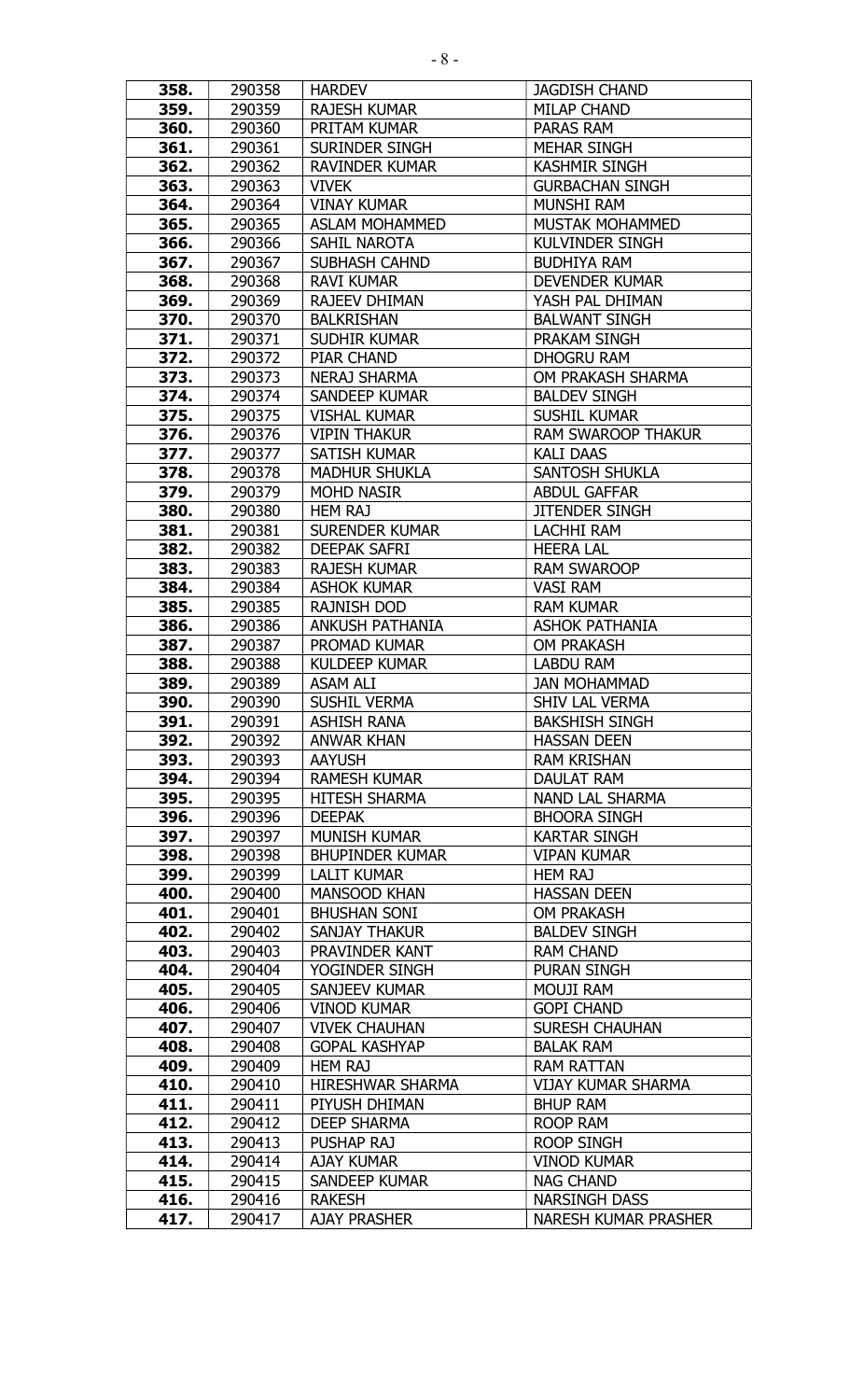| 418. | 290418 | <b>DEVI SINGH</b>       | <b>LUDER MANI</b>          |
|------|--------|-------------------------|----------------------------|
| 419. | 290419 | <b>ALIB MOHAMMAD</b>    | RAMJAN MOHAMMAD            |
| 420. | 290420 | <b>AYAZ KHAN</b>        | <b>ASLAM KHAN</b>          |
| 421. | 290421 | <b>SHAHID MOHMMAD</b>   | <b>ASHLAM DEEN</b>         |
| 422. | 290422 | <b>VIKRAM THAKUR</b>    | <b>MAHENDER SINGH</b>      |
| 423. | 290423 | <b>BHAWANI SHARMA</b>   | <b>MUNSHI RAM</b>          |
| 424. | 290424 | <b>MANDEEP</b>          | <b>MANOHAR LAL</b>         |
| 425. | 290425 | <b>PUNIT KUMAR</b>      | <b>KAMALJEET</b>           |
| 426. | 290426 | PRAKASH CHAND           | <b>ALAM CHAND</b>          |
| 427. | 290427 | <b>VIPEN CHANDEL</b>    | <b>GIAN SINGH CHANDEL</b>  |
| 428. | 290428 | <b>HEM RAJ</b>          | <b>KAMLESH KUMAR</b>       |
| 429. | 290429 | <b>SAHIL</b>            | <b>DEVINDER SINGH</b>      |
| 430. | 290430 | <b>ANIL KUMAR</b>       | <b>BHOOKER SINGH</b>       |
| 431. | 290431 | <b>RAKESH KUMAR</b>     | <b>BHAGWAN DASS</b>        |
| 432. | 290432 | <b>HEMANT KUMAR</b>     | PREM SINGH                 |
| 433. | 290433 | <b>MOHIT THAKUR</b>     | <b>AMAR SINGH</b>          |
| 434. | 290434 | <b>RAMAN KUMAR</b>      | PURUSHOTTAM CHAND          |
| 435. | 290435 | <b>ASHISH KUMAR</b>     | <b>JAGDISH CHAND</b>       |
| 436. | 290436 | <b>VIVEK VERMA</b>      | <b>RAMESH CHAND</b>        |
| 437. | 290437 | <b>TEK CHAND</b>        | <b>ROOP LAL</b>            |
| 438. | 290438 | <b>SATNAM SINGH</b>     | <b>RANBIR SINGH</b>        |
| 439. | 290439 | <b>AKSHAY CHANDEL</b>   | <b>VIRENDER SINGH</b>      |
| 440. | 290440 | <b>NEERAJ KUMAR</b>     | <b>SHYAM LAL</b>           |
|      | 290441 |                         | PREM SINGH                 |
| 441. |        | <b>ANIL KUMAR</b>       |                            |
| 442. | 290442 | <b>SHUBHAM GULERIA</b>  | <b>GAGAN SINGH GULERIA</b> |
| 443. | 290443 | <b>PARDEEP KUMAR</b>    | <b>YOGINDER</b>            |
| 444. | 290444 | <b>HARISH KANWAR</b>    | <b>JAGDISH CHAND</b>       |
| 445. | 290445 | PIYUSH SHARMA           | <b>RAJ KUMAR SHARMA</b>    |
| 446. | 290446 | <b>SUNIL KUMAR</b>      | LAL CHAND                  |
| 447. | 290447 | <b>KAMAL CHAND</b>      | <b>DAULAT RAM</b>          |
| 448. | 290448 | <b>KAMAL KUMAR</b>      | <b>JAI RAM</b>             |
| 449. | 290449 | <b>RAJINDER KUMAR</b>   | <b>ANANT RAM</b>           |
| 450. | 290450 | LOK RAJ                 | MANI RAM                   |
| 451. | 290451 | <b>AMAN THAKUR</b>      | <b>GOPAL THAKUR</b>        |
| 452. | 290452 | <b>BALINDER KUMAR</b>   | <b>KARAM CHAND</b>         |
| 453. | 290453 | <b>SIKANDER CHANDEL</b> | <b>KAMAR KHAN CHANDEL</b>  |
| 454. | 290454 | <b>NEERAJ KUMAR</b>     | <b>NAND LAL</b>            |
| 455. | 290455 | <b>HIMMAT LAL</b>       | <b>KAMAN CHAND</b>         |
| 456. | 290456 | <b>TRILOK SINGH</b>     | SAT PAL SINGH              |
| 457. | 290457 | SUSHIL KUMAR            | <b>MEHAR CHAND</b>         |
| 458. | 290458 | NARENDER SINGH          | <b>JOGINDER SINGH</b>      |
| 459. | 290459 | <b>DEEPAK THAKUR</b>    | DALIP SINGH THAKUR         |
| 460. | 290460 | <b>RAVINDER KUMAR</b>   | <b>CHAMAN LAL</b>          |
| 461. | 290461 | <b>INDER SINGH</b>      | PREM SINGH                 |
| 462. | 290462 | <b>RAMMI KUMAR</b>      | <b>ROOPLAL</b>             |
| 463. | 290463 | SUNIL KUMAR             | <b>RAM LAL</b>             |
| 464. | 290464 | <b>SOURABH</b>          | <b>ANIL KUMAR</b>          |
| 465. | 290465 | DHEERAJ SUMAN           | <b>CHARAN DAS SUMAN</b>    |
| 466. | 290466 | <b>BHUSHAN KUMAR</b>    | DHANI RAM RAGHUVANSHI      |
| 467. | 290467 | SATBIR SINGH            | <b>NAIB SINGH</b>          |
| 468. | 290468 | <b>ABHILASH KUMAR</b>   | <b>VIDYA SAGAR</b>         |
| 469. | 290469 | <b>KARAN SINGH</b>      | <b>RANVIR SINGH</b>        |
| 470. | 290470 | <b>MUKESH</b>           | <b>BALVEER CHAND</b>       |
| 471. | 290471 | <b>ARUN KUMAR</b>       | <b>SUBHASH CHAND</b>       |
| 472. | 290472 | <b>UMESH KUMAR</b>      | <b>DEVINDER</b>            |
| 473. | 290473 | TILAK RAJ               | <b>NAND LAL</b>            |
| 474. | 290474 | <b>KAMAL KUMAR</b>      | <b>NARENDER PAL</b>        |
| 475. | 290475 | <b>PANKAJ</b>           | <b>RAJENDER SINGH</b>      |
| 476. | 290476 | <b>SHIV KUMAR</b>       | <b>RAJ KUMAR</b>           |
| 477. | 290477 | <b>GURDEEP SINGH</b>    | SAROOP SINGH               |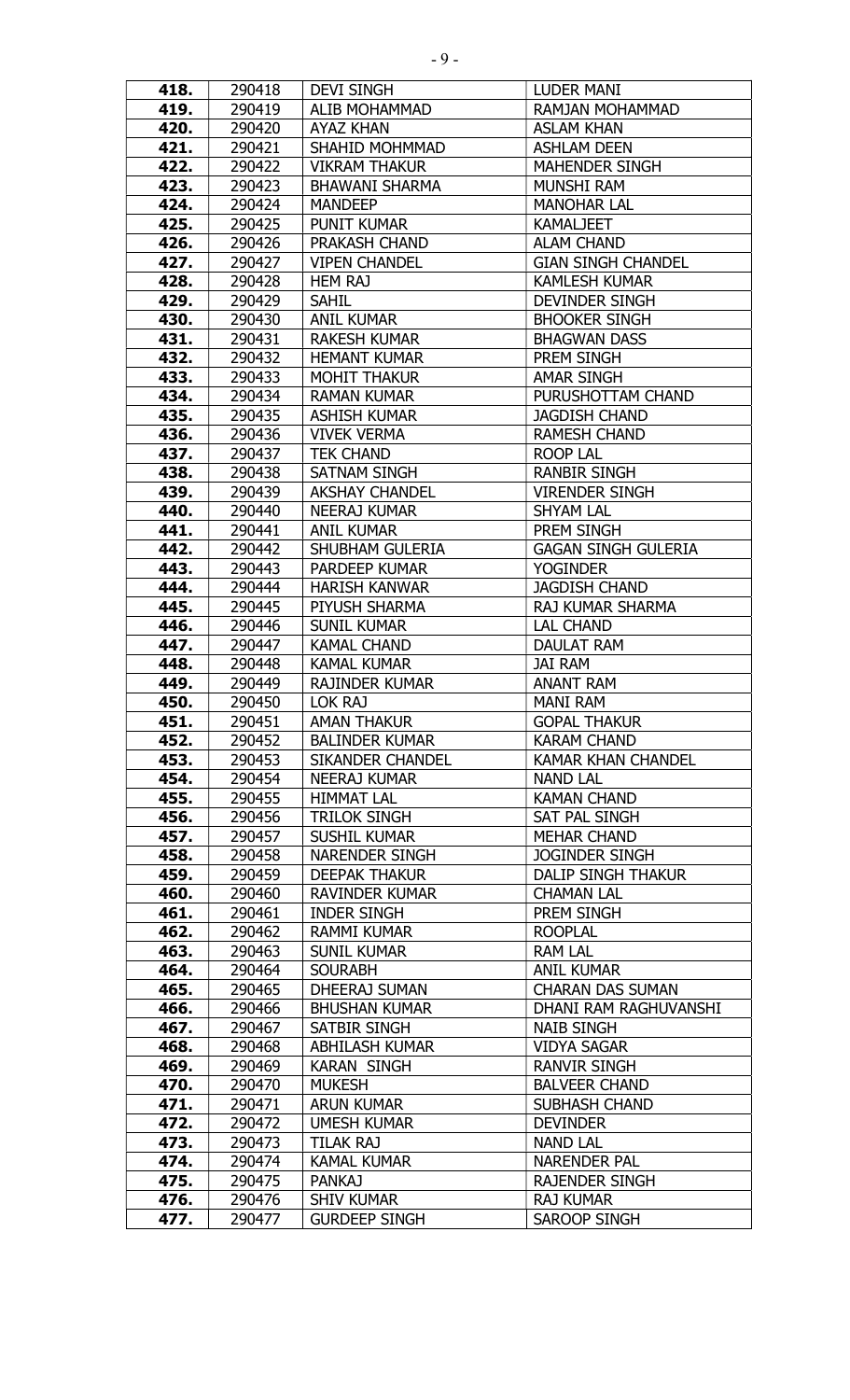| 478.         | 290478           | <b>MOHIT THAKUR</b>        | DUNI CHAND                       |
|--------------|------------------|----------------------------|----------------------------------|
| 479.         | 290479           | <b>ABHILASH</b>            | <b>OM PARKASH</b>                |
| 480.         | 290480           | <b>SUBHASH</b>             | <b>NEK RAM</b>                   |
| 481.         | 290481           | <b>VIKRAM SINGH KANWAR</b> | SHAMSHER SINGH                   |
| 482.         | 290482           | <b>AVTAR DASS</b>          | <b>SURINDER KUMAR</b>            |
| 483.         | 290483           | <b>GHANSHYAM</b>           | <b>ASHA RAM</b>                  |
| 484.         | 290484           | <b>SATISH KUMAR</b>        | PURAN CHAND                      |
| 485.         | 290485           | <b>SUNIL KUMAR</b>         | <b>BHAGI RATH</b>                |
| 486.         | 290486           | <b>SURJEET SINGH</b>       | <b>BISHAMBER DASS</b>            |
| 487.         | 290487           | <b>ANKUR SHARMA</b>        | <b>SAT PAL</b>                   |
| 488.         | 290488           | SUNEEL KUMAR BANYAL        | <b>KULDIP SINGH</b>              |
| 489.         | 290489           | NARESH KUMAR VERMA         | MOHAN SINGH VERMA                |
| 490.         | 290490           | <b>DHARM PAL</b>           | <b>RAM LAL</b>                   |
| 491.         | 290491           | <b>ROHIT DOGRA</b>         | <b>SARWAN KUMAR</b>              |
| 492.         | 290492           | PAWAN KUMAR                | <b>MAN SINGH</b>                 |
| 493.         | 290493           | <b>ANKIT KUMAR</b>         | <b>BAL KRISHAN</b>               |
| 494.         | 290494           | <b>HIMANSHU RAWAT</b>      | YOG RAJ RAWAT                    |
| 495.         | 290495           | SHAHSI SHARMA              | YASHWANT KUMAR                   |
| 496.         | 290496           | <b>TEJ SINGH</b>           | <b>MADAN SINGH</b>               |
| 497.         | 290497           | <b>PANKAJ CHANDEL</b>      | <b>JAGAR NATH</b>                |
| 498.         | 290498           | <b>BALJEET SINGH</b>       | <b>RANJEET SINGH</b>             |
| 499.         | 290499           | <b>BAL RAM</b>             | <b>JAMNA DASS</b>                |
| 500.         | 290500           | <b>PARVEEN KUMAR</b>       | <b>NIKKA RAM</b>                 |
| 501.         | 290501           | <b>SANJAY KUMAR</b>        | <b>BIRBAL</b>                    |
| 502.         | 290502           | <b>NARESH KUMAR</b>        | <b>MANI RAM</b>                  |
| 503.         | 290503           | <b>NARESH KUMAR</b>        | <b>CHAMAN LAL</b>                |
| 504.         | 290504           | SUKHWINDER SINGH           | <b>LEKH RAM</b>                  |
| 505.         | 290505           | <b>RAJNEESH KUMAR</b>      | <b>ROSHAN LAL</b>                |
| 506.         | 290506           | <b>AJAY KUMAR</b>          | <b>HOSHIYAR SINGH</b>            |
|              |                  | <b>ASHISH KUMAR</b>        |                                  |
| 507.<br>508. | 290507<br>290508 | <b>RAVINDER KUMAR</b>      | <b>SUKH DEV</b><br>PIRTHVI SINGH |
| 509.         | 290509           | <b>VIPAN KUMAR</b>         | <b>RAJ KUMAR</b>                 |
| 510.         | 290510           | <b>RAJIT KUMAR GHAI</b>    | <b>MOHINDER PAL</b>              |
| 511.         | 290511           | DESH RAJ                   | <b>TIKKA SINGH</b>               |
| 512.         | 290512           | <b>UMESH KUMAR</b>         | <b>HUKAM CHAND</b>               |
| 513.         | 290513           | <b>GOVIND RAM</b>          | <b>KRISHAN</b>                   |
| 514.         | 290514           | <b>SUNIL KUMAR</b>         | <b>ACHHAR RAM</b>                |
| 515.         | 290515           | <b>RAKESH KUMAR</b>        | <b>SHIV LAL</b>                  |
|              |                  |                            | <b>GULAB SINGH</b>               |
| 516.         | 290516           | DESH RAJ                   |                                  |
| 517.         | 290517           | <b>MANOJ KUMAR</b>         | <b>DEV RAJ</b>                   |
| 518.<br>519. | 290518           | PANKAJ KUMAR               | <b>JOGINDER KUMAR</b>            |
|              | 290519           | DHARMENDER KUMAR           | LT DHYAN SINGH                   |
| 520.         | 290520           | RONIT                      | <b>JIYA LAL</b>                  |
| 521.         | 290521           | <b>INDER JEET</b>          | AMAR CHAND SHARMA                |
| 522.         | 290522           | SANJEEV KUMAR              | <b>SANT RAM</b>                  |
| 523.         | 290523           | <b>GAURAV SHARMA</b>       | <b>RAMESH KUMAR</b>              |
| 524.         | 290524           | <b>ANIL KUMAR</b>          | <b>BALDEV SINGH</b>              |
| 525.         | 290525           | <b>RAJESH KUMAR</b>        | <b>MANI RAM</b>                  |
| 526.         | 290526           | <b>BALWANT KUMAR</b>       | PREM SINGH                       |
| 527.         | 290527           | <b>ASHOK KUMAR SHANDIL</b> | <b>KRISHAN CHAND SHANDIL</b>     |
| 528.         | 290528           | SARAVJEET SINGH            | <b>KULDEEP SINGH</b>             |
| 529.         | 290529           | <b>RAVI KUMAR</b>          | <b>JOGINDER SINGH</b>            |
| 530.         | 290530           | <b>ANIL KUMAR</b>          | <b>BASU DEV</b>                  |
| 531.         | 290531           | <b>CHANDER KUMAR</b>       | <b>UGAR SEN</b>                  |
| 532.         | 290532           | <b>DIMPLE</b>              | <b>PYARE LAL</b>                 |
| 533.         | 290533           | <b>ASHWANI</b>             | <b>PARMATER</b>                  |
| 534.         | 290534           | <b>SUNNY KUMAR</b>         | <b>OM PRAKASH</b>                |
| 535.         | 290535           | AJAY                       | <b>SOHAN LAL</b>                 |
| 536.         | 290536           | <b>NARESH KUMAR</b>        | <b>KHEM CHAND</b>                |
| 537.         | 290537           | SANJEEV KUMAR              | <b>NIKKA RAM</b>                 |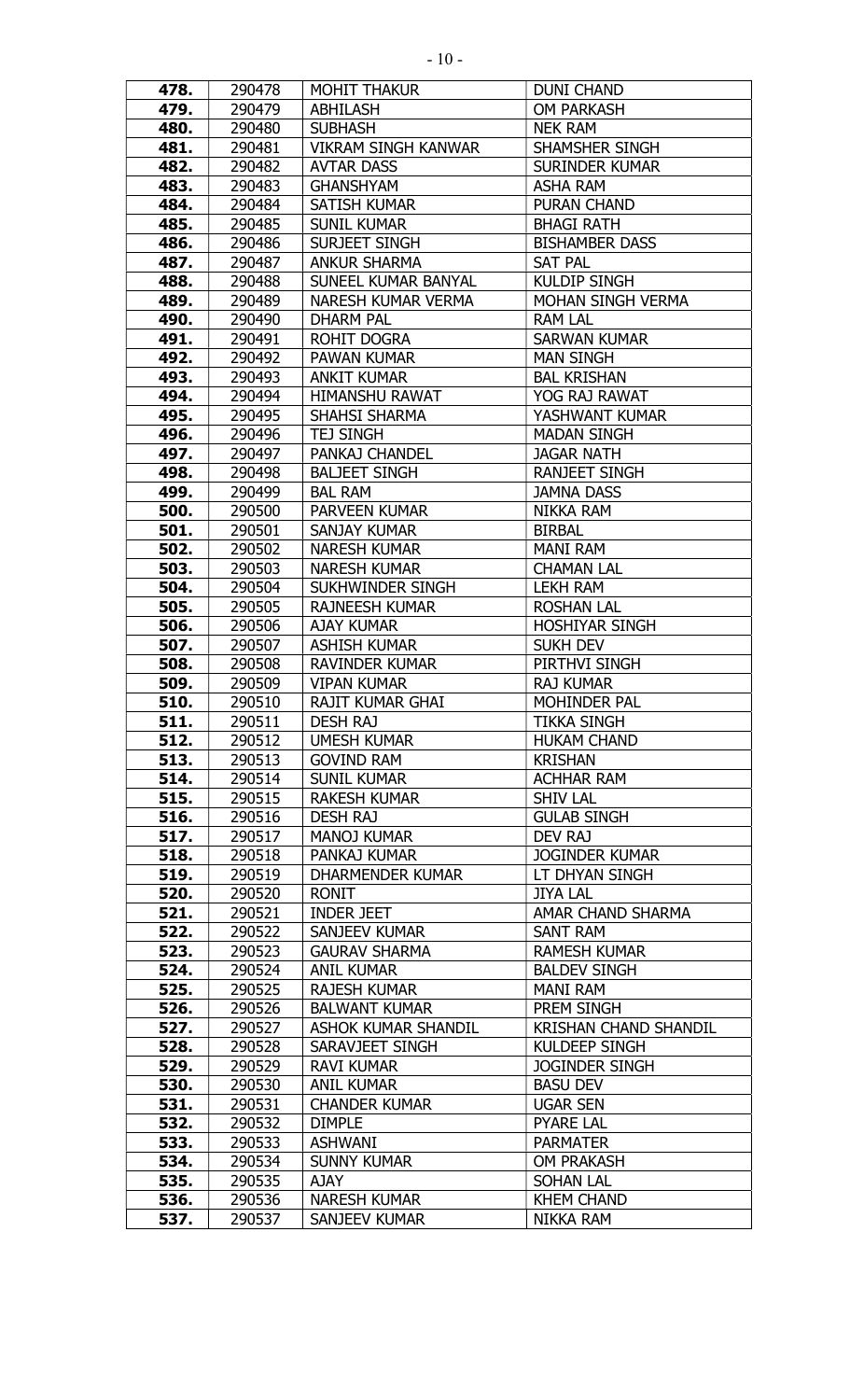| 538.         | 290538           | <b>NIKHIL</b>                             | <b>PRADEEP CHAUHAN</b>                            |
|--------------|------------------|-------------------------------------------|---------------------------------------------------|
| 539.         | 290539           | <b>GAGAN</b>                              | <b>HEM SINGH</b>                                  |
| 540.         | 290540           | <b>AMIT KUMAR</b>                         | <b>AMIT KUAR</b>                                  |
| 541.         | 290541           | <b>HANS RAJ</b>                           | <b>KHEM RAJ</b>                                   |
| 542.         | 290542           | <b>AJAY SINGH</b>                         | <b>SUBHASH CHANDER</b>                            |
| 543.         | 290543           | <b>AMAN THAKUR</b>                        | <b>RAJENDER THAKUR</b>                            |
| 544.         | 290544           | NISHANT RAI                               | <b>AKSHAY KUMAR</b>                               |
| 545.         | 290545           | <b>AJESH KUMAR</b>                        | <b>DALEEP KUMAR</b>                               |
| 546.         | 290546           | <b>GIRISH VEKTA</b>                       | <b>RAMESH VEKTA</b>                               |
| 547.         | 290547           | <b>AJAY KUMAR</b>                         | <b>ASHOK KUMAR</b>                                |
| 548.         | 290548           | <b>VIKRAM SINGH</b>                       | <b>HARPAL SINGH</b>                               |
| 549.         | 290549           | <b>JEEVAN LAL</b>                         | <b>PURAN CHAND</b>                                |
| 550.         | 290550           | SANJEEV KUMAR                             | <b>CHANDER DUTT</b>                               |
| 551.         | 290551           | SANJAY KUMAR                              | PREM SINGH                                        |
| 552.         | 290552           | <b>RAHUL VERMA</b>                        | PARTAP SINGH VERMA                                |
| 553.         | 290553           | <b>HARISH KUMAR</b>                       | <b>RAJENDER KUMAR</b>                             |
| 554.         | 290554           | <b>NEERAJ KUMAR</b>                       | <b>RAMESH KUMAR</b>                               |
| 555.         | 290555           | <b>MUKESH KUMAR</b>                       | <b>PREM LAL</b>                                   |
| 556.         | 290556           | <b>HIRA LAL</b>                           | <b>KAMLA RAM</b>                                  |
| 557.         | 290557           | <b>SANJEEV</b>                            | <b>BHOOP SINGH</b>                                |
| 558.         | 290558           | MOHAMMAD SADIO                            | <b>ALAM DEEN</b>                                  |
| 559.         | 290559           | PREM CHAND                                | <b>NAND LAL</b>                                   |
| 560.         | 290560           | <b>HEERA SINGH THAKUR</b>                 | <b>INDER SINGH THAKUR</b>                         |
| 561.         | 290561           | <b>VIRENDER SINGH</b>                     | <b>SHAM LAL</b>                                   |
| 562.         | 290562           | PUSHPDEEP SHARMA                          | SHANTI SWAROOP SHARMA                             |
| 563.         | 290563           | <b>SANJEEV</b>                            | <b>RAM KISHAN</b>                                 |
| 564.         | 290564           | <b>ANIL KUMAR</b>                         | <b>JAGDISH THAKUR</b>                             |
| 565.         | 290565           | <b>DEEPAK KANWAR</b>                      | <b>BHOOP SINGH KANWAR</b>                         |
| 566.         | 290566           | <b>LALIT KUMAR</b>                        | <b>HARI RAM</b>                                   |
| 567.         | 290567           | <b>OM PARKASH</b>                         | <b>DALJEET SINGH</b>                              |
| 568.         | 290568           | <b>DINESH SAKLANI</b>                     | PARTAP SAKLANI                                    |
| 569.         | 290569           | <b>RAJU</b>                               | <b>NURU</b>                                       |
| 570.         | 290570           | RAVINDER KUMAR                            | <b>VIKRAM SINGH</b>                               |
| 571.         | 290571           | <b>AMIT KUMAR</b>                         | <b>MANOHAR LAL</b>                                |
| 572.         | 290572           | <b>NAVEEN PRAKASH</b>                     | <b>VINOD PRAKASH</b>                              |
| 573.         | 290573           | <b>AMIT KUMAR</b>                         | <b>ROSHAN LAL</b>                                 |
| 574.         | 290574           | <b>SAPNA</b>                              | SANJEEV KUMAR                                     |
| 575.         | 290575           | <b>ARUN CHANDEL</b>                       | <b>ISHWAR SINGH</b>                               |
| 576.         | 290576           | <b>CHAMAN KUMAR</b>                       | <b>DALIP SINGH</b>                                |
| 577.         | 290577           | <b>RAKESH</b>                             | SHER SINGH                                        |
| 578.         | 290578           | <b>BRIJ MOHAN SHARMA</b>                  | <b>BISHAMBAR DEV SHARMA</b><br><b>MANOHAR LAL</b> |
| 579.         | 290579           | <b>SUNIL KUMAR</b><br><b>HARNAM SINGH</b> | <b>NARENDER SINGH</b>                             |
| 580.<br>581. | 290580<br>290581 | <b>BALWAN</b>                             | <b>MAAN DASS</b>                                  |
| 582.         | 290582           | <b>MUKESH SEN</b>                         | <b>RAVINDER KUMAR</b>                             |
| 583.         | 290583           | RAVINDER KUMAR                            | <b>MANSA RAM</b>                                  |
| 584.         | 290584           | RAJEEV SHARMA                             | RAM PAL SHARMA                                    |
| 585.         | 290585           | <b>SURJEET KUMAR</b>                      | KALI DASS                                         |
| 586.         | 290586           | AMRIT PAL SINGH                           | NARINDER PAL SINGH                                |
| 587.         | 290587           | DEV RAJ                                   | <b>UDHAM CHAND</b>                                |
| 588.         | 290588           | ARVIND BHARDWAJ                           | PRAKASH CHAND                                     |
| 589.         | 290589           | <b>VIKAS</b>                              | <b>RAMESH KUMAR</b>                               |
| 590.         | 290590           | SURESH KUMAR                              | <b>DHARAM CHAND</b>                               |
| 591.         | 290591           | <b>SHUBHAM GUPTA</b>                      | <b>SHUBHAM</b>                                    |
| 592.         | 290592           | <b>CHUNNI LAL VERMA</b>                   | <b>JIA LAL</b>                                    |
| 593.         | 290593           | <b>VINOD KUMAR</b>                        | <b>VED PARKASH</b>                                |
| 594.         | 290594           | SANJAY                                    | <b>NAND LAL</b>                                   |
| 595.         | 290595           | YOGESH CHAND                              | SUDAMA RAM                                        |
| 596.         | 290596           | DHEERAJ KAUNDAL                           | <b>RAJ KUMAR</b>                                  |
| 597.         | 290597           | <b>KARAN SINGH</b>                        | <b>RATTAN SINGH</b>                               |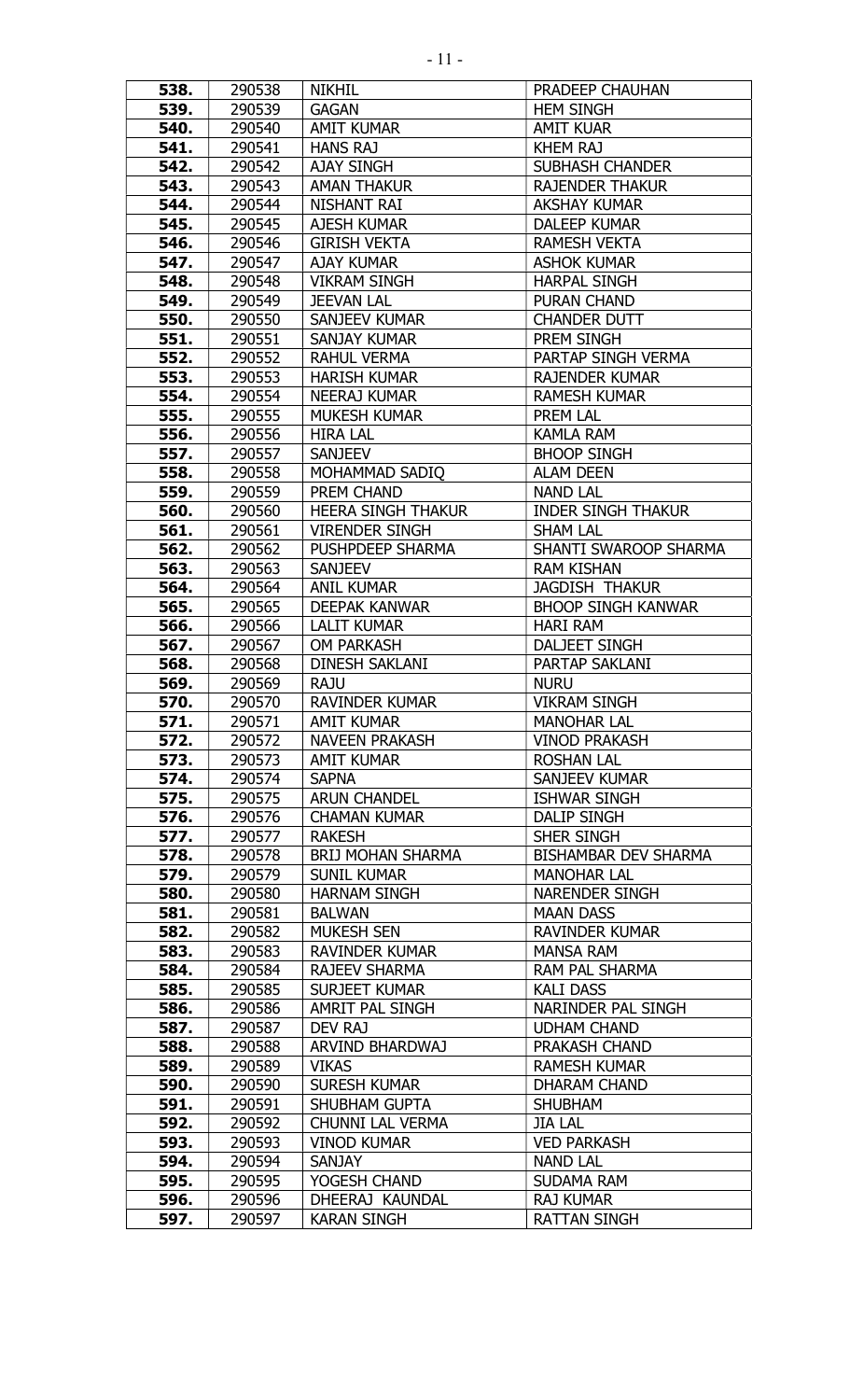| 598. | 290598 | SHASHI KANT              | YOG RAJ                       |
|------|--------|--------------------------|-------------------------------|
| 599. | 290599 | PRADEEP SHARMA           | <b>RAM LAL</b>                |
| 600. | 290600 | <b>ANKIT SHARMA</b>      | <b>RAJ KUMAR</b>              |
| 601. | 290601 | <b>TARA CHAND</b>        | <b>MURARI LAL</b>             |
| 602. | 290602 | <b>INDER JEET</b>        | <b>SANT RAM</b>               |
| 603. | 290603 | <b>MUKESH KUMAR</b>      | <b>KRISHAN DUTT</b>           |
| 604. | 290604 | PRAMOD SHYAM             | <b>DURGA DUTT</b>             |
| 605. | 290605 | PRAVEEN KUMAR            | <b>DHAN RAJ</b>               |
| 606. | 290606 | <b>JAGDISH CHAND</b>     | <b>DEVI RAM</b>               |
| 607. | 290607 | <b>RAMAN PREET SINGH</b> | <b>BALBIR SINGH</b>           |
| 608. | 290608 | <b>NAND LAL</b>          | <b>SUMAN PRAKASH</b>          |
| 609. | 290609 | <b>NEERAJ SHARMA</b>     | <b>JEEWAN LAL</b>             |
| 610. | 290610 | <b>SUMIT</b>             | <b>BALDEV</b>                 |
| 611. | 290611 | <b>DIMPLE KUMAR</b>      | <b>MEHAR CHAND</b>            |
| 612. | 290612 | <b>ARUN VERMA</b>        | <b>RAMESHWAR DASS</b>         |
| 613. | 290613 | <b>RAM LAL</b>           | DAYAL SINGH                   |
| 614. | 290614 | NITIN DOD                | <b>RAJ KUMAR DOD</b>          |
| 615. |        | <b>SANJEEV KUMAR</b>     | <b>CHAIN SINGH</b>            |
|      | 290615 |                          |                               |
| 616. | 290616 | <b>VIBHOR</b>            | <b>DHANI RAM</b>              |
| 617. | 290617 | <b>ANIL SHARMA</b>       | <b>RAKESH KUMAR</b>           |
| 618. | 290618 | <b>RAKESH NEGI</b>       | <b>BHAJAN LAL NEGI</b>        |
| 619. | 290619 | <b>AJAY KUMAR</b>        | SUSHIL CHAND BISHT            |
| 620. | 290620 | <b>RINKU</b>             | <b>SH TARA CHAND</b>          |
| 621. | 290621 | <b>MUNISH KUMAR</b>      | <b>SH AMAR NATH</b>           |
| 622. | 290622 | <b>JAI PRAKASH VERMA</b> | <b>TULSI RAM VERMA</b>        |
| 623. | 290623 | <b>RAMESH KUMAR</b>      | <b>TULSI RAM</b>              |
| 624. | 290624 | <b>KULDEEP KUMAR</b>     | D R AZAD                      |
| 625. | 290625 | <b>PRABHAT</b>           | <b>JEET SINGH</b>             |
| 626. | 290626 | <b>SHYAM LAL</b>         | <b>JAGDISH</b>                |
| 627. | 290627 | <b>ANKUSH KUMAR</b>      | <b>SURINDER KUMAR</b>         |
| 628. | 290628 | <b>NITISH RAJ</b>        | <b>HEM RAJ</b>                |
| 629. | 290629 | <b>ASHRAF ALI</b>        | <b>KALLU MOHMMAD</b>          |
| 630. | 290630 | <b>VINOD KUMAR</b>       | <b>BANSI LAL</b>              |
| 631. | 290631 | PARDEEP CHAUHAN          | <b>JOGINDER SINGH CHAUHAN</b> |
| 632. | 290632 | <b>SURAJ SHARMA</b>      | SUNDER SINGH                  |
| 633. | 290633 | <b>SURAJ SHARMA</b>      | <b>NAND LAL</b>               |
| 634. | 290634 | <b>VINOD KUMAR</b>       | <b>KARAM SINGH</b>            |
| 635. | 290635 | <b>MUKUL SHARMA</b>      | <b>BHAGAT RAM SHARMA</b>      |
| 636. | 290636 | PANKAJ THAKUR            | <b>DESH RAJ</b>               |
| 637. | 290637 | PANKESH KUMAR VERMA      | <b>GURSAHAY VERMA</b>         |
| 638. | 290638 | <b>ANURAG SINGH</b>      | <b>ANCHAL SINGH</b>           |
| 639. | 290639 | <b>VIVEK KUMAR</b>       | PREM CHAND                    |
| 640. | 290640 | <b>RAJ KUMAR</b>         | DALMIR SINGH                  |
| 641. | 290641 | <b>ATISH KUMAR</b>       | JAI RAM                       |
| 642. | 290642 | <b>SAHIL THAKUR</b>      | <b>RAJINDER SINGH</b>         |
| 643. | 290643 | MANJUNATHA               | SHIVANANDAPPA ANGADI          |
| 644. | 290644 | <b>RAJESH KUMAR</b>      | <b>RATTAN CHAND</b>           |
| 645. | 290645 | YASH PAL                 | <b>CHHAJU RAM</b>             |
| 646. | 290646 | <b>VIKAS SHARMA</b>      | SATPAL SHARMA                 |
| 647. | 290647 | DAMESHWAR SINGH          | <b>BHADRU RAM</b>             |
| 648. | 290648 | <b>ASHUTOSH</b>          | <b>ANIL KUMAR</b>             |
| 649. | 290649 | <b>ROHIT KUMAR</b>       | NIKKA RAM                     |
| 650. | 290650 | DEVINDER KUMAR           | SADHU RAM                     |
| 651. | 290651 | AMAN DEEP                | SWAROOP CHAND                 |
| 652. | 290652 | <b>KAPIL MOHAN</b>       | <b>RAMESHWAR DUTT</b>         |
| 653. | 290653 | <b>HANS RAJ</b>          | <b>KASHMIR SINGH</b>          |
| 654. | 290654 | <b>VIJAY KUMAR</b>       | <b>BABU RAM</b>               |
| 655. | 290655 | <b>CHAMAN LAL</b>        | <b>BABU RAM</b>               |
| 656. | 290656 | <b>VIKAS KHACHI</b>      | <b>CHAMAN LAL</b>             |
| 657. | 290657 | <b>SUNIL KUMAR</b>       | AMAR DUTT SHARMA              |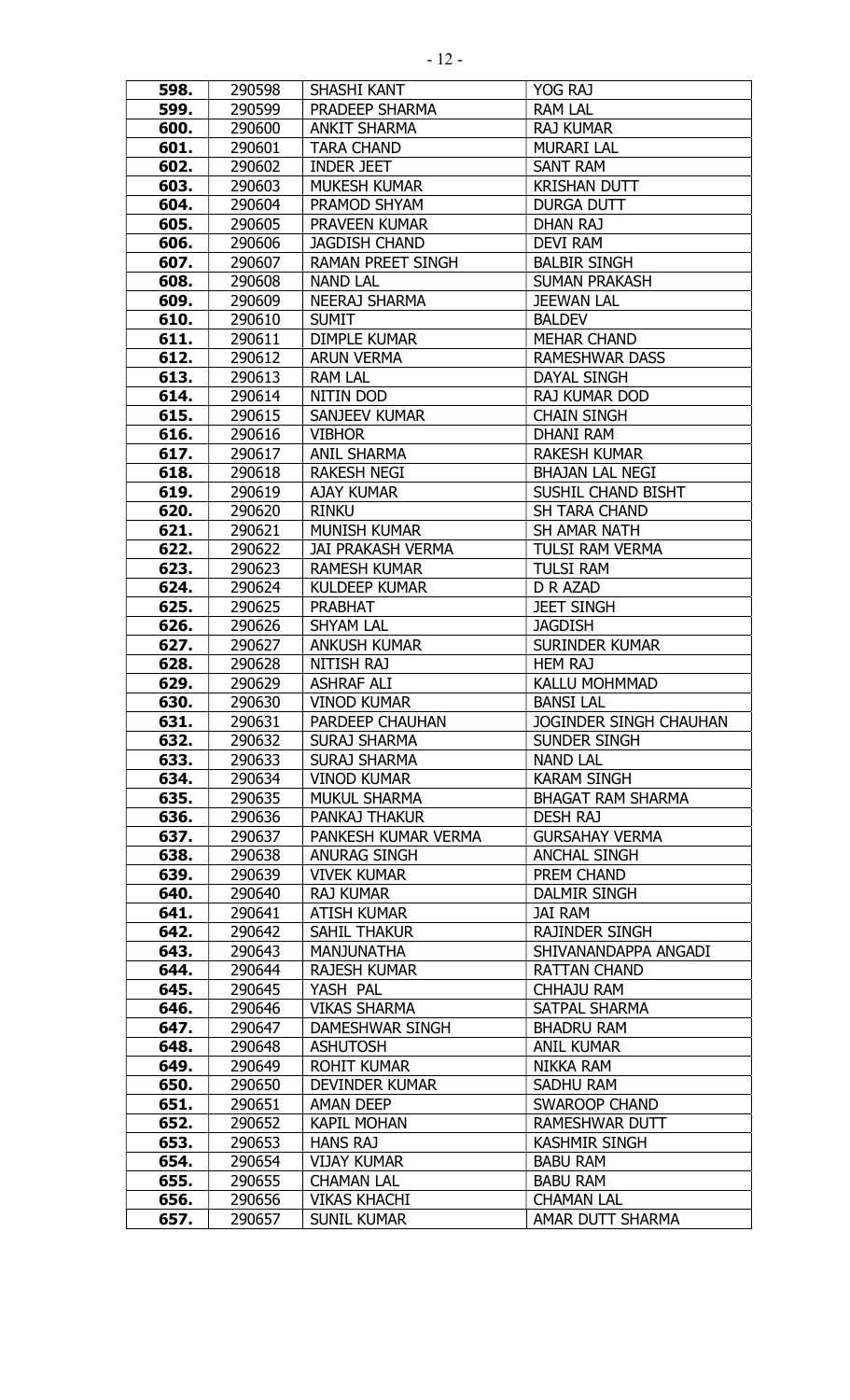| 658. | 290658 | <b>KESHAV SONI</b>    | NAND KISHORI SONI           |
|------|--------|-----------------------|-----------------------------|
| 659. | 290659 | SANJEEV KUMAR         | <b>KANWAR SINGH THAKUR</b>  |
| 660. | 290660 | <b>ROVIN SINGH</b>    | <b>BALVIR SINGH</b>         |
| 661. | 290661 | <b>PARVEEN KUMAR</b>  | <b>JHAVIA RAM</b>           |
| 662. | 290662 | <b>SAURABH KONDAL</b> | <b>SUBHASH CHANDER</b>      |
|      |        | <b>DULI CHAND</b>     | <b>NIKKA RAM THAKUR</b>     |
| 663. | 290663 |                       |                             |
| 664. | 290664 | <b>SULABH</b>         | <b>MUKESH SHARMA</b>        |
| 665. | 290665 | <b>CHAMAN KUMAR</b>   | <b>TRILOK NATH</b>          |
| 666. | 290666 | <b>RAMESH KUMAR</b>   | <b>TILAK RAM</b>            |
| 667. | 290667 | <b>RAJENDER KUMAR</b> | <b>GIAN CHAND</b>           |
| 668. | 290668 | <b>AVINASH KAPOOR</b> | <b>NEK CHAND</b>            |
| 669. | 290669 | <b>SUPA RAM</b>       | <b>SURAT SINGH</b>          |
| 670. | 290670 | <b>HARISH SHARMA</b>  | <b>HARI NAND</b>            |
| 671. | 290671 | <b>KAKU RAM</b>       | <b>GHASI RAM</b>            |
| 672. | 290672 | MOHAMMAD SAGEER       | <b>AMIR HUSSAIN</b>         |
| 673. | 290673 | <b>ANUDEEP LAL</b>    | <b>RATTAN LAL</b>           |
| 674. | 290674 | <b>BHISHAM DHIMAN</b> | <b>GURMAIL CHAND DHIMAN</b> |
| 675. | 290675 | <b>VISHAL KHANOD</b>  | <b>RAVINDER SINGH</b>       |
| 676. | 290676 | <b>RAVI KANT</b>      | <b>KALAM SINGH</b>          |
| 677. | 290677 | <b>GURU DEV</b>       | <b>HIMA RAM</b>             |
| 678. | 290678 | <b>SUNIL KUMAR</b>    | <b>GULAB SINGH</b>          |
| 679. | 290679 | <b>KISHORI LAL</b>    | <b>KHAIR DEEN</b>           |
| 680. | 290680 | <b>VIPAN KUMAR</b>    | <b>ROSHAN LAL</b>           |
| 681. | 290681 | SANJIV KUMAR          | <b>DHIAN SINGH</b>          |
| 682. | 290682 | <b>CHAMAN SINGHAL</b> | <b>MAHENDER SINGH</b>       |
| 683. | 290683 | <b>GAURAV KUMAR</b>   | <b>BHARAT BHUSHAN</b>       |
| 684. | 290684 | <b>ANKUSH SHARMA</b>  | YASH PAL                    |
| 685. | 290685 | <b>SEWAK RAM</b>      | <b>CHET RAM</b>             |
| 686. | 290686 | <b>HITESH KUMAR</b>   | <b>B G NEGI</b>             |
| 687. | 290687 | <b>ANURAG NEGI</b>    | <b>KARAM CHAND NEGI</b>     |
| 688. | 290688 | <b>THANESH KUMAR</b>  | <b>BELI RAM</b>             |
| 689. | 290689 | <b>LAL SINGH</b>      | <b>SEWAK RAM</b>            |
| 690. | 290690 | <b>AMAN KUMAR</b>     | <b>JAGVIR</b>               |
| 691. | 290691 | <b>MANISH KUMAR</b>   | <b>LEKH RAJ</b>             |
| 692. | 290692 | NEERAJ KUMAR BHARDWAJ | DEV RAJ                     |
| 693. | 290693 | <b>AMREEK SINGH</b>   | PARMODH SINGH               |
| 694. | 290694 | <b>SHIV KUMAR</b>     | <b>DESH RAJ SHARMA</b>      |
| 695. | 290695 | <b>SACHIN SHARMA</b>  | RAGHU NATH SHARMA           |
| 696. | 290696 | <b>RAHUL</b>          | DEVI RAM                    |
| 697. | 290697 | <b>DINESH KUMAR</b>   | <b>RATTAN LAL</b>           |
| 698. | 290698 | <b>NARENDER KUMAR</b> | DAMODAR RAM                 |
| 699. | 290699 | LAL CHAND             | <b>DURGA DASS</b>           |
| 700. | 290700 | <b>RAVINDER KUMAR</b> | DEEP CHAND                  |
| 701. | 290701 | <b>KHUBE RAM</b>      | MAHENDER SINGH              |
| 702. | 290702 | <b>CHAMAN LAL</b>     | <b>KANSHI RAM</b>           |
| 703. | 290703 | <b>VINAY KUMAR</b>    | <b>GOBARDHAN</b>            |
| 704. | 290704 | <b>SACHIN THAKUR</b>  | <b>RANJOT THAKUR</b>        |
| 705. | 290705 | <b>DINA NATH</b>      | <b>KRISHAN LAL</b>          |
| 706. | 290706 | <b>ROBIN</b>          | <b>SURENDER KUMAR</b>       |
| 707. | 290707 | <b>RAJENDER KUMAR</b> | <b>DESH RAJ</b>             |
| 708. | 290708 | <b>VINOD KUMAR</b>    | <b>SURESH KUMAR</b>         |
| 709. | 290709 | <b>RAJESH KUMAR</b>   | <b>MULTAN SINGH</b>         |
| 710. | 290710 | <b>MANISH VERMA</b>   | <b>HARI CHAND</b>           |
| 711. | 290711 | <b>NAVJOT FISHTA</b>  | <b>RAJ KUMAR</b>            |
| 712. | 290712 | <b>RAJ KUMAR</b>      | <b>GULAB SINGH</b>          |
| 713. | 290713 | <b>MAHINDER SINGH</b> | <b>MEHAR SINGH</b>          |
| 714. | 290714 | <b>VIJAY THAKUR</b>   | <b>LEKH RAJ</b>             |
| 715. | 290715 | <b>SHAMMY</b>         | <b>RAJ KUMAR</b>            |
|      |        |                       |                             |
| 716. | 290716 | <b>NITESH THAKUR</b>  | PIAR SINGH                  |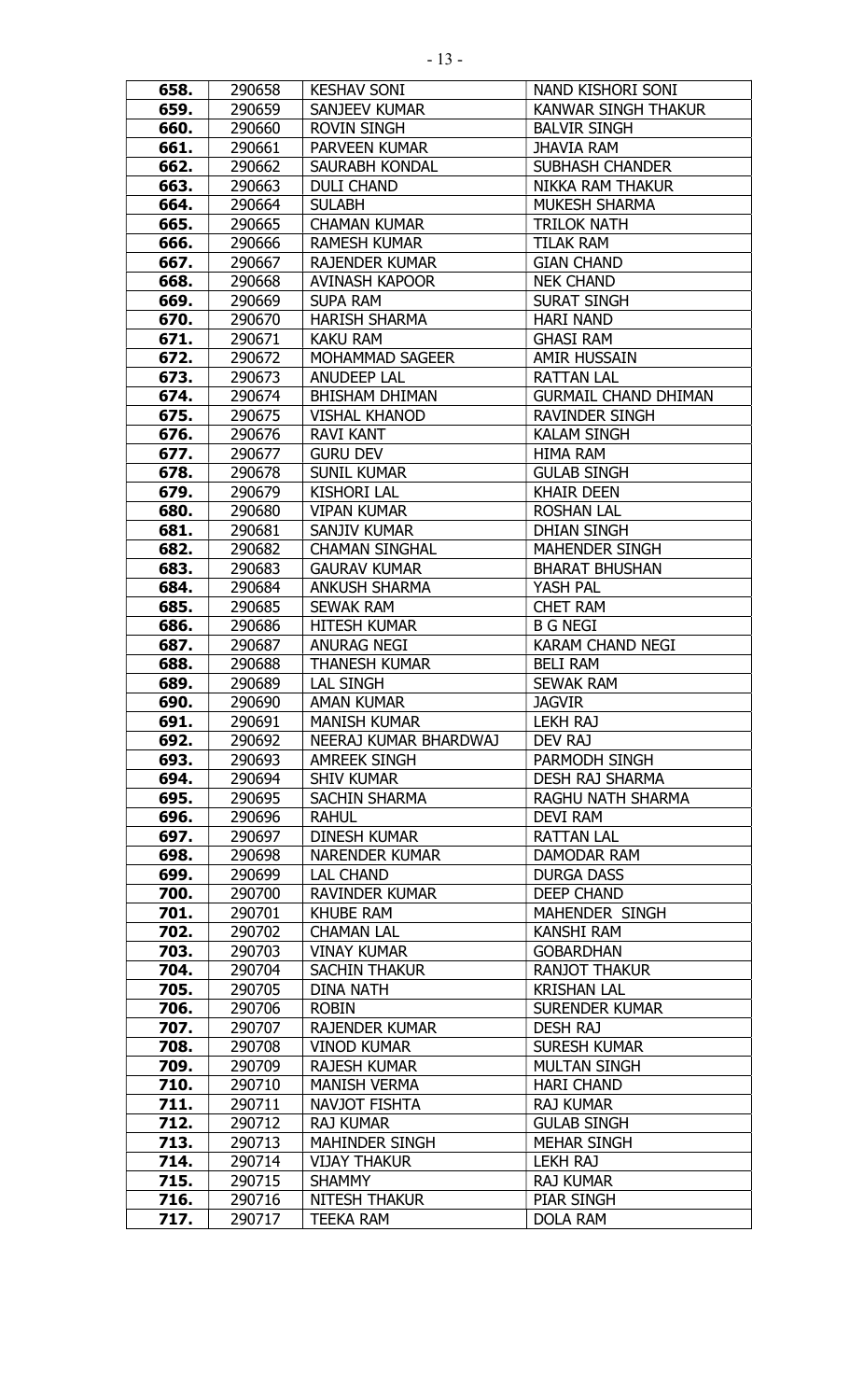| 718.         | 290718           | PARVEEN KUMAR                  | <b>PREM KUMAR</b>                |
|--------------|------------------|--------------------------------|----------------------------------|
| 719.         | 290719           | <b>HARINDER SINGH</b>          | <b>CHET RAM</b>                  |
| 720.         | 290720           | <b>AJAY CHOUDHARY</b>          | <b>DHIAN SINGH</b>               |
| 721.         | 290721           | <b>AKHTAR RASOOL</b>           | <b>KARAM DEEN</b>                |
| 722.         | 290722           | <b>ROHIT KUMAR</b>             | <b>VIJAY KUMAR</b>               |
| 723.         | 290723           | VIJAY                          | <b>MOHAR SINGH</b>               |
| 724.         | 290724           | <b>DEVESH KUMAR</b>            | OM PRAKASH SHARMA                |
| 725.         | 290725           | PANKAJ KAPOOR                  | <b>JHONFI RAM</b>                |
| 726.         | 290726           | <b>RAKESH SHARMA</b>           | <b>BALDEV RAJ</b>                |
| 727.         | 290727           | SAHIL PATIAL                   | SARDARI LAL                      |
| 728.         | 290728           | <b>KULDEEP</b>                 | <b>KISHORI LAL</b>               |
| 729.         | 290729           | <b>RAVINDER THAKUR</b>         | <b>ATRU RAM</b>                  |
| 730.         | 290730           | PRADEEP KUMAR                  | <b>BADRU RAM</b>                 |
| 731.         | 290731           | <b>VIJAY SINGH KANWAR</b>      | <b>INDER SINGH KANWAR</b>        |
| 732.         | 290732           | <b>VICKY DOGRA</b>             | <b>RAM LAL</b>                   |
| 733.         | 290733           | <b>HITESH PARIHAR</b>          | <b>RAJENDER KUMAR</b>            |
| 734.         | 290734           | DEV RAJ                        | <b>KALI RAM</b>                  |
| 735.         | 290735           | <b>OM PRAKASH</b>              | <b>JEEVA NAND</b>                |
| 736.         | 290736           | <b>ANKUSH BHARTI</b>           | <b>HARI DASS</b>                 |
| 737.         | 290737           | <b>NISHANT THAKUR</b>          | <b>MEHAR CHAND</b>               |
| 738.         | 290738           | <b>HEM CHAND VERMA</b>         | <b>BHAGWAN DAS VERMA</b>         |
| 739.         | 290739           | DAMESHWAR SINGH                | DILE RAM                         |
| 740.         | 290740           | DINESH KUMAR SHARMA            | <b>JAI SINGH SHARMA</b>          |
| 741.         | 290741           | <b>RAKESH THAKUR</b>           | <b>KESHAV RAM</b>                |
| 742.         | 290742           | <b>VIKRAM SHARMA</b>           | <b>GOPAL DUTT SHARMA</b>         |
| 743.         | 290743           | SATISH KUMAR                   | <b>VIDHI CHAND</b>               |
| 744.         | 290744           | <b>VIJAY KUMAR</b>             | <b>RAM LAL</b>                   |
| 745.         | 290745           | <b>RAJAT KUMAR</b>             | <b>GURMAIL SINGH</b>             |
| 746.         | 290746           | <b>SACHIN KUMAR</b>            | <b>RAJINDER</b>                  |
| 747.         | 290747           | <b>ANUP KUMAR</b>              | <b>KRISHAN LAL</b>               |
| 748.         | 290748           | <b>MAAN SINGH</b>              | <b>PRATAP SINGH</b>              |
| 749.         | 290749           | <b>GHANSHYAM</b>               | <b>NAND LAL</b>                  |
| 750.         | 290750           | <b>VARUN KUMAR</b>             | <b>BALRAJ SINGH</b>              |
| 751.         | 290751           | MASTER SHAMMI KUMAR            | <b>BALDEV RAJ</b>                |
| 752.         | 290752           | <b>ROSHAN LAL</b>              | <b>MANGAT RAM</b>                |
| 753.<br>754. | 290753           | YOG RAJ<br><b>RAKESH KUMAR</b> | <b>RAM LAL</b><br><b>HET RAM</b> |
| 755.         | 290754<br>290755 | <b>KULDEEP CHAND</b>           | <b>VISHAWA NATH</b>              |
| 756.         | 290756           | <b>ANAND</b>                   | <b>HEM RAJ THAKUR</b>            |
| 757.         | 290757           | <b>KUNAL</b>                   | <b>BUDHI SINGH</b>               |
| 758.         | 290758           | SANJAY KUMAR                   | <b>NARAIN DASS</b>               |
| 759.         | 290759           | RAJESH SINGH RANA              | <b>BARFI RAM</b>                 |
| 760.         | 290760           | <b>HIMANSHU THAKUR</b>         | LT RAJINDER THAKUR               |
| 761.         | 290761           | <b>DINESH KUMAR</b>            | <b>GIAN CHAND</b>                |
| 762.         | 290762           | <b>KAMAL KANT</b>              | <b>BRIJ LAL</b>                  |
| 763.         | 290763           | DIWAN CHAND                    | <b>ANUP SINGH</b>                |
| 764.         | 290764           | CHUNNI LAL SHARMA              | <b>CHET RAM</b>                  |
| 765.         | 290765           | <b>ANSHUL SHARMA</b>           | <b>ROSHAN LAL</b>                |
| 766.         | 290766           | PRAMOD KASHYAP                 | <b>GIAN CHAND</b>                |
| 767.         | 290767           | <b>NAVEEN SHARMA</b>           | <b>RAMESH CHAND</b>              |
| 768.         | 290768           | DINESH SHARMA                  | PREM PRAKASH SHARMA              |
| 769.         | 290769           | MOHENDER KUMAR                 | <b>BHAGIRATH</b>                 |
| 770.         | 290770           | DAVENDER SINGH                 | <b>RAM SINGH</b>                 |
| 771.         | 290771           | <b>SHYAM LAL</b>               | <b>RAM DASS</b>                  |
| 772.         | 290772           | <b>MAHENDER KUMAR</b>          | <b>SHIV RAM</b>                  |
| 773.         | 290773           | DHARAMVEER SINGH               | <b>BABU RAM</b>                  |
|              |                  | <b>CHAUHAN</b>                 |                                  |
| 774.         | 290774           | <b>RAJEEV KUMAR</b>            | PHAKIR CHAND                     |
| 775.         | 290775           | <b>VIKAS KASHYAP</b>           | <b>BALDEV SINGH</b>              |
| 776.         | 290776           | <b>LOKESH SINGH</b>            | <b>NARENDER SINGH</b>            |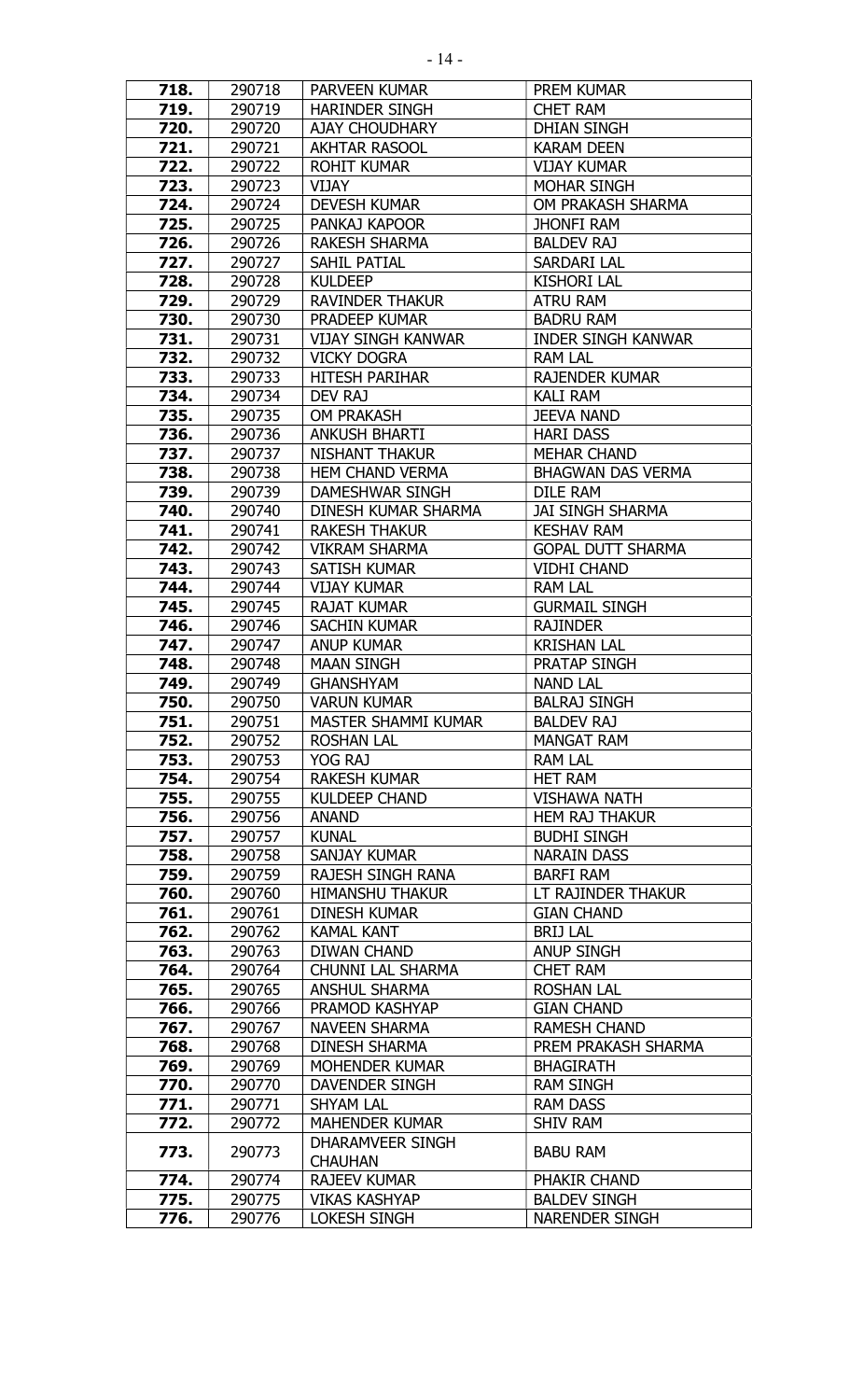| 777. | 290777           | <b>JAVED KHAN</b>       | <b>GULZAR KHAN</b>            |
|------|------------------|-------------------------|-------------------------------|
| 778. | 290778           | <b>KAMLESH KUMAR</b>    | <b>ISHWAR SINGH</b>           |
| 779. | 290779           | <b>HIMANSHU THAKUR</b>  | <b>HIRA CHAND THAKUR</b>      |
| 780. | 290780           | PARDEEP KUMAR           | <b>SANT RAM</b>               |
| 781. | 290781           | <b>TEJ SINGH</b>        | <b>JAI VARDHAN</b>            |
| 782. | 290782           | LOVKESH THAKUR          | <b>HEM RAJ</b>                |
| 783. | 290783           | <b>BHUPINDER SINGH</b>  | <b>JEET SINGH</b>             |
| 784. | 290784           | <b>MANU</b>             | <b>DHARUV SHARMA</b>          |
| 785. | 290785           | <b>VINOD KUMAR</b>      | <b>MAST RAM</b>               |
| 786. | 290786           | <b>JITENDER KUMAR</b>   | <b>SANT RAM</b>               |
| 787. | 290787           | <b>VIJAY KUMAR</b>      | <b>AMMI CHAND</b>             |
| 788. | 290788           | <b>RAJ KUMAR</b>        | <b>LACHHU RAM</b>             |
| 789. | 290789           | <b>ROHAN KUMAR</b>      | RAJENDER KUMAR                |
| 790. |                  | <b>RAKESH SHARMA</b>    | <b>JAGDISH PRASHAD SHARMA</b> |
|      | 290790<br>290791 |                         |                               |
| 791. |                  | <b>ANKIT THAKUR</b>     | <b>ISHWAR DASS</b>            |
| 792. | 290792           | RASHPAL SINGH           | <b>SURJIT SINGH</b>           |
| 793. | 290793           | <b>DHARAMPAL</b>        | <b>AMAR SINGH</b>             |
| 794. | 290794           | <b>KHEM RAJ</b>         | <b>BHAGAT RAM</b>             |
| 795. | 290795           | <b>SUNIL</b>            | <b>ISHWAR DASS</b>            |
| 796. | 290796           | <b>MANOJ KUMAR</b>      | <b>MAN BAHADUR</b>            |
| 797. | 290797           | <b>SURJIT SINGH</b>     | <b>ROOP SINGH</b>             |
| 798. | 290798           | <b>NARENDER</b>         | <b>MOTI RAM</b>               |
| 799. | 290799           | <b>PYAR CHAND</b>       | PARAM DASS                    |
| 800. | 290800           | <b>VIVEK SHARMA</b>     | <b>RATTAN LAL</b>             |
| 801. | 290801           | <b>HIM PRAKASH</b>      | <b>CHET RAM</b>               |
| 802. | 290802           | <b>JITESH KUMAR</b>     | <b>MAHENDER KUMAR</b>         |
| 803. | 290803           | <b>SUMIT SHARMA</b>     | <b>ANAND SHARMA</b>           |
| 804. | 290804           | PAWAN KUMAR             | <b>TEK RAM</b>                |
| 805. | 290805           | <b>HARJEET SINGH</b>    | <b>RAM SINGH</b>              |
| 806. | 290806           | <b>SURENDER KUMAR</b>   | <b>DURGA RAM</b>              |
| 807. | 290807           | <b>CHANDER MOHAN</b>    | <b>MADAN SINGH</b>            |
| 808. | 290808           | <b>GOPAL KRISHAN</b>    | <b>VIDYA SAGAR</b>            |
| 809. | 290809           | <b>PANKAJ</b>           | OM PRAKASH                    |
| 810. | 290810           | PANKAJ KUMAR            | <b>DUNI CHAND</b>             |
| 811. | 290811           | <b>RAJ KUMAR</b>        | DINA RAM                      |
| 812. | 290812           | <b>SURENDER PRAKASH</b> | <b>BHAGAT RAM</b>             |
| 813. | 290813           | <b>DEVENDER KUMAR</b>   | <b>RAMESH KUMAR</b>           |
| 814. | 290814           | <b>DINESH KUMAR</b>     | <b>KARAM SINGH</b>            |
| 815. | 290815           | <b>RAM SINGH</b>        | <b>LEHRA RAM</b>              |
| 816. | 290816           | <b>CHANDRESH VERMA</b>  | <b>MANOHAR LAL</b>            |
| 817. | 290817           | <b>ANKIT KUMAR</b>      | <b>MADAN LAL</b>              |
| 818. | 290818           | <b>BANTI KUMAR</b>      | <b>BALAK RAM</b>              |
| 819. | 290819           | <b>ISHANT PRASHAR</b>   | <b>RAMESH SHARMA</b>          |
| 820. | 290820           | <b>VIKAS KUMAR</b>      | <b>NARESH KUMAR</b>           |
| 821. | 290821           | <b>VIKRANT KUMAR</b>    | DEV RAJ                       |
| 822. | 290822           | <b>NARENDER KUMAR</b>   | <b>KHEM RAJ</b>               |
| 823. | 290823           | <b>RAHUL KASHYAP</b>    | <b>RAMESH KUMAR</b>           |
| 824. | 290824           | <b>DEEPAK KUMAR</b>     | <b>DALER SINGH</b>            |
| 825. | 290825           | <b>DLEEP SINGH</b>      | <b>BASANT RAM</b>             |
| 826. | 290826           | <b>MANISH KUMAR</b>     | <b>JEET RAM</b>               |
| 827. | 290827           | <b>GOPAL DASS</b>       | <b>ATMA RAM</b>               |
| 828. | 290828           | AJAY KUMAR              | <b>SINGH NATH</b>             |
| 829. | 290829           | <b>AJAY KUMAR</b>       | <b>GIAN SINGH</b>             |
| 830. | 290830           | SANTOSH KUMAR           | <b>RAVI DUTT</b>              |
| 831. | 290831           | <b>BHUPENDER KUMAR</b>  | <b>MAN DHAR</b>               |
| 832. | 290832           | AJAY KUMAR THAKUR       | <b>KANHAYA RAM</b>            |
| 833. | 290833           | DEEPAK KUMAR            | <b>GOPU RAM</b>               |
| 834. | 290834           | <b>ASHOK KUMAR</b>      | <b>BALA DASS HIMRAL</b>       |
| 835. |                  |                         |                               |
|      | 290835           | SAURABH CHAND           | SUBODH CHAND                  |
| 836. | 290836           | <b>HIRA LAL</b>         | <b>RAM PAL</b>                |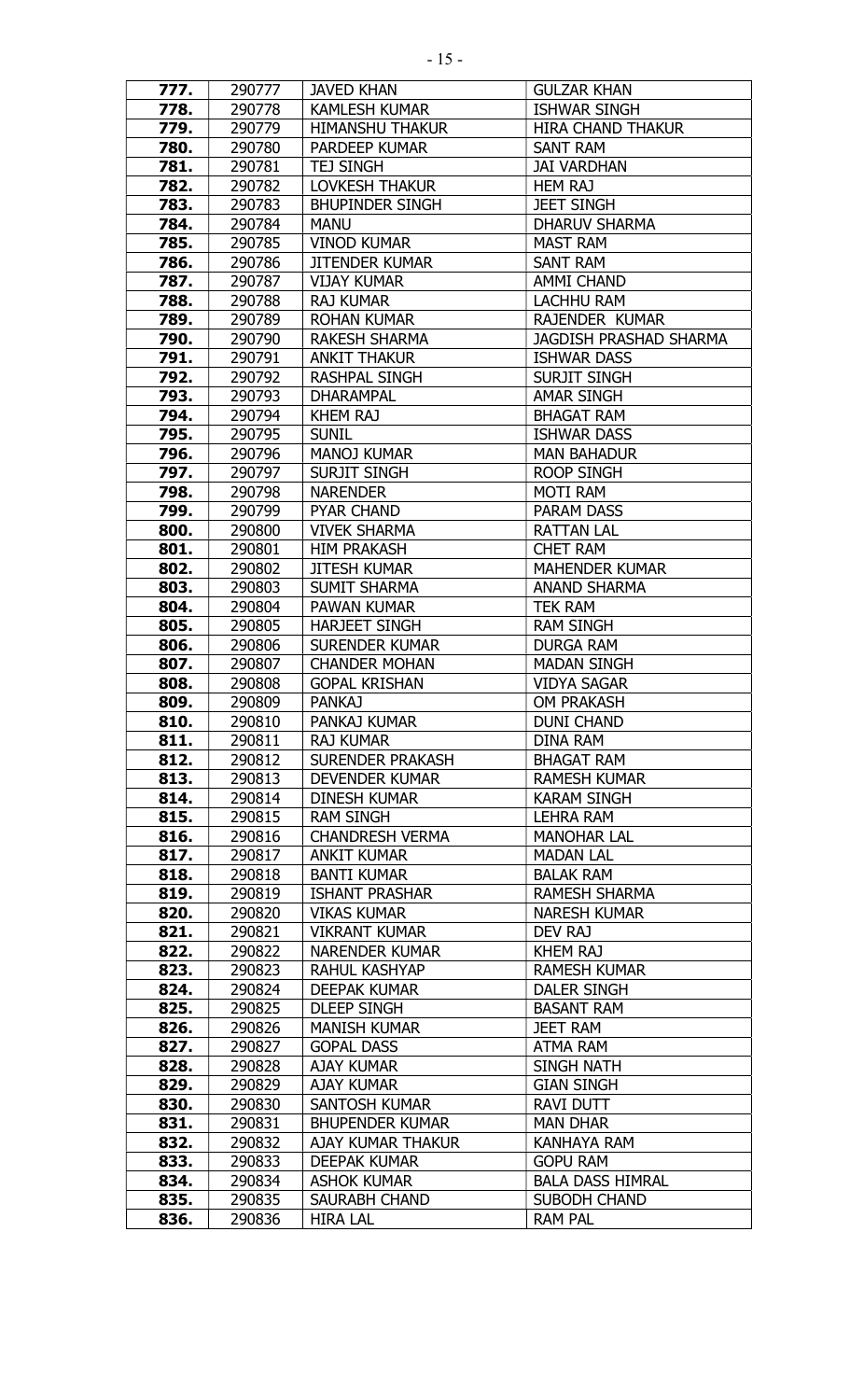| 837.         | 290837           | <b>ROHIT</b>                             | <b>BHOORA SINGH</b>                |
|--------------|------------------|------------------------------------------|------------------------------------|
| 838.         | 290838           | <b>SACHIN KAUNDAL</b>                    | <b>RANVEER SINGH</b>               |
| 839.         | 290839           | <b>VIKAS KUMAR</b>                       | DEVENDER SINGH                     |
| 840.         | 290840           | <b>KULDEEP GAHLOT</b>                    | <b>SLEKH CHAND</b>                 |
| 841.         | 290841           | <b>ASHISH KUMAR</b>                      | <b>HEM RAJ</b>                     |
| 842.         | 290842           | <b>ARUN KUMAR</b>                        | <b>BHAGAT RAM</b>                  |
| 843.         | 290843           | <b>SHUBHAM THAKUR</b>                    | <b>RAJESH KUMAR</b>                |
| 844.         | 290844           | <b>RAJEEV KUMAR</b>                      | <b>RAM CHAND</b>                   |
| 845.         | 290845           | <b>SUNNY GOSWAMI</b>                     | <b>HARISHCHANDER</b>               |
| 846.         | 290846           | <b>ROHITRANA</b>                         | <b>KANWAR SINGH</b>                |
| 847.         | 290847           | <b>RAMANJOT SINGH</b>                    | <b>SAJJAN SINGH</b>                |
| 848.         | 290848           | <b>KISHAN CHAND</b>                      | <b>ARJUN DASS</b>                  |
| 849.         | 290849           | <b>ANIL KUMAR</b>                        | <b>PURAN CHAND</b>                 |
| 850.         | 290850           | <b>DEV PRAKASH</b>                       | DIWKAR SHARMA                      |
| 851.         | 290851           | <b>DIVYANK SHARMA</b>                    | <b>HEMANT SHARMA</b>               |
| 852.         | 290852           | <b>ANISH KHAN</b>                        | <b>AYUB KHAN</b>                   |
| 853.         | 290853           | <b>RAJ KUMAR</b>                         | <b>SHAKTI CHAND</b>                |
| 854.         | 290854           | <b>ANKUSH KATWAL</b>                     | <b>RAJMAL</b>                      |
| 855.         | 290855           | <b>DIWAN CHAND</b>                       | <b>KHEM RAJ</b>                    |
| 856.         | 290856           | <b>CHANDER KANT</b>                      | <b>KRISHAN CHAND</b>               |
| 857.         | 290857           | <b>HARVINDER SINGH</b>                   | <b>SOHAN LAL</b>                   |
| 858.         | 290858           | <b>SUDHIR KUMAR</b>                      | <b>RAKESH KUMAR</b>                |
| 859.         | 290859           | PARAS RAM                                | <b>BALDEV SINGH</b>                |
| 860.         | 290860           | <b>HARISH KUMAR</b>                      | <b>ROOP SINGH</b>                  |
| 861.         | 290861           | <b>VINOD KUMAR</b>                       | <b>SHRI RAM BHAJ</b>               |
| 862.         | 290862           | <b>GULAB SINGH</b>                       | <b>CHUNI LAL</b>                   |
| 863.         | 290863           | <b>ASHOK KUMAR</b>                       | <b>KHOJU RAM</b>                   |
| 864.         | 290864           | <b>SURJEET KUMAR</b>                     | <b>RAM SARAN</b>                   |
| 865.         | 290865           | <b>KARM SINGH</b>                        | <b>JAGAR NATH</b>                  |
| 866.         | 290866           | <b>HEMANT KUMAR</b>                      | <b>DUNI CHAND</b>                  |
| 867.         | 290867           | <b>DEVINDER SINGH</b>                    | <b>DHARAM SINGH</b>                |
| 868.         | 290868           | SHASHI PAUL                              | <b>BIRBAL SINGH</b>                |
| 869.         | 290869           | <b>ASHOK KUMAR</b>                       | <b>JAGDISH CHAND</b>               |
| 870.         | 290870           | <b>SUNDER SINGH</b>                      | LT SH KALLU RAM                    |
| 871.         | 290871           | <b>VIJAY KUMAR</b>                       | <b>MAST RAM</b>                    |
| 872.         | 290872           | SUNEEL DUTT                              | <b>SURENDER SINGH</b>              |
| 873.         | 290873           | SUDARSHAN SHARMA                         | <b>JOG RAJ SHARMA</b>              |
| 874.         | 290874           | PAWAN KAUSHAL                            | <b>BALAK RAM</b>                   |
| 875.         | 290875           | <b>DINESH KUMAR</b>                      | <b>ROSHAN LAL</b>                  |
| 876.         | 290876           | <b>SUNIL KUMAR</b>                       | <b>RAM KUMAR</b>                   |
| 877.         | 290877           | <b>JAGDEEP SINGH</b>                     | <b>SURJEET SINGH</b>               |
| 878.         | 290878           | NARESH KUMAR PARMAR                      | <b>SUNDER SINGH</b>                |
| 879.         | 290879           | <b>ROHIT</b>                             | <b>RAMESH CHAND</b>                |
| 880.         | 290880           | <b>VIKRANT RAGHUVANSHI</b>               | <b>LEKH RAM RAGHUVANSHI</b>        |
| 881.         | 290881           | ANOOP SINGH                              | <b>SATISH KUMAR</b>                |
| 882.         | 290882           | RAJAT SARSWAT                            | <b>HARBANS</b>                     |
| 883.         | 290883           | <b>JEET RAM</b>                          | <b>ACHHRU RAM</b>                  |
| 884.         | 290884           | SANJEEV KUMAR                            | <b>DHYAN SINGH</b>                 |
| 885.         | 290885           | <b>SURENDER KUMAR</b>                    | <b>RALDU RAM</b><br>PRATAP SINGH   |
| 886.         | 290886           | SANDEEP<br><b>AMAR NATH</b>              | <b>INDERJEET</b>                   |
| 887.<br>888. | 290887           |                                          |                                    |
| 889.         | 290888<br>290889 | <b>VIKAS THAKUR</b><br><b>SHIV KUMAR</b> | <b>NAND LAL</b><br><b>LEKH RAM</b> |
| 890.         | 290890           | <b>CHETAN SAWROOP</b>                    | <b>HARI PARKASH</b>                |
| 891.         | 290891           | POORAN CHAND                             | <b>HEM RAM</b>                     |
| 892.         | 290892           | YOGESH KUMAR                             | <b>BHAGT RAM</b>                   |
| 893.         | 290893           | <b>AJAY ROHIT</b>                        | <b>HOSHIYAR SINGH</b>              |
| 894.         | 290894           | <b>DEEPAK THAKUR</b>                     | <b>SURENDER THAKUR</b>             |
| 895.         | 290895           | <b>NARENDER KUMAR</b>                    | <b>HARI RAM</b>                    |
| 896.         | 290896           | <b>ANKUSH</b>                            | SH JIWAN KUMAR DHIMAN              |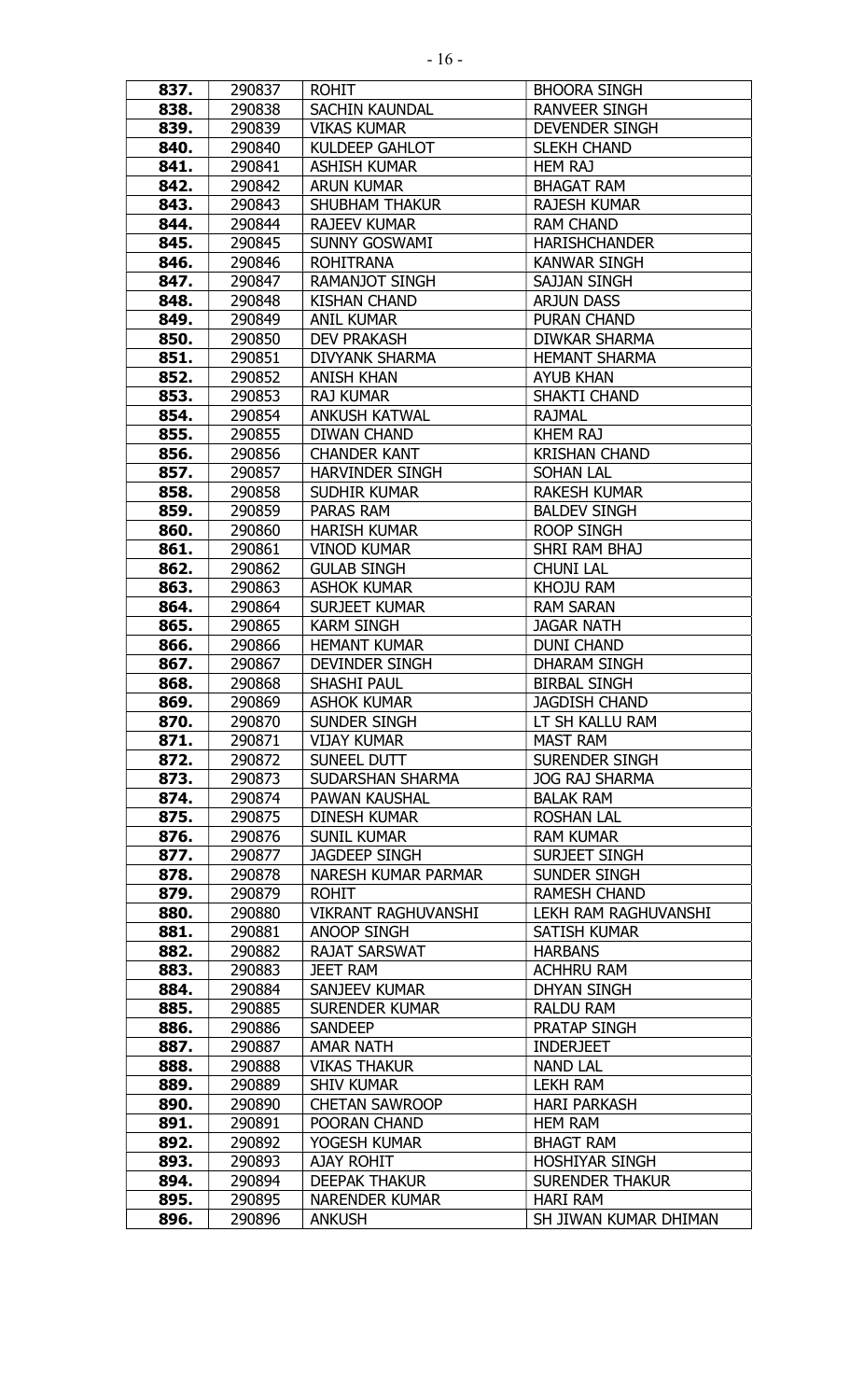| 897.         | 290897           | <b>BHUPENDER SINGH</b>               | <b>MAHENDER SINGH</b>             |
|--------------|------------------|--------------------------------------|-----------------------------------|
| 898.         | 290898           | <b>ANSHUL SHARMA</b>                 | <b>MANSHA RAM</b>                 |
| 899.         | 290899           | <b>INDER KUMAR</b>                   | <b>HEM RAJ</b>                    |
| 900.         | 290900           | <b>NEERAJ THAKUR</b>                 | <b>RAJINDER KUMAR</b>             |
| 901.         | 290901           | <b>LALIT THAKUR</b>                  | <b>JOGINDER THAKUR</b>            |
| 902.         | 290902           | <b>ROHIT SHARMA</b>                  | <b>DINESH SHARMA</b>              |
| 903.         | 290903           | <b>CHANTA KUMAR</b>                  | <b>BHAG SINGH</b>                 |
| 904.         | 290904           | <b>VIVEK SHARMA</b>                  | <b>KULDEEP</b>                    |
| 905.         | 290905           | <b>SHUBHAM VERMA</b>                 | PARKASH VERMA                     |
| 906.         | 290906           | <b>AJAY KUMAR</b>                    | PRAKASH CHAND                     |
| 907.         | 290907           | <b>RAMAN THAKUR</b>                  | <b>BHOOP SINGH THAKUR</b>         |
| 908.         | 290908           | <b>DEVENDER</b>                      | <b>GANGA RAM</b>                  |
| 909.         | 290909           | <b>SACHIN CHANDEL</b>                | <b>SURJEET SINGH</b>              |
| 910.         | 290910           | <b>ANKUSH CHAUHAN</b>                | <b>SURESH KUMAR</b>               |
| 911.         | 290911           | <b>KHEM RAJ</b>                      | <b>NARAYAN DASS</b>               |
| 912.         | 290912           | <b>BINDER KUMAR</b>                  | <b>SANT RAM</b>                   |
| 913.         | 290913           | <b>BHAGAT SINGH</b>                  | <b>GULAB SINGH</b>                |
| 914.         | 290914           | <b>NARESH KUMAR</b>                  | <b>KESHAV RAM</b>                 |
| 915.         | 290915           | <b>SURINDER CHOPRA</b>               | <b>KISHORI LAL</b>                |
| 916.         | 290916           | <b>GOVIND</b>                        | <b>SEES RAM</b>                   |
| 917.         | 290917           | MEHTENDER SINGH                      | <b>ROOP SINGH</b>                 |
| 918.         | 290918           | <b>GHANSHYAM DASS</b>                | <b>RAM DUTT THAKUR</b>            |
| 919.         | 290919           | <b>RAVINDER KUMAR</b>                | SADA RAM                          |
| 920.         | 290920           | SANJEEV KUMAR                        | <b>JAGDISH CHAND</b>              |
| 921.         | 290921           | <b>KAMLESH KUMAR</b>                 | <b>BUDH RAM</b>                   |
| 922.         | 290922           | <b>HARVINDER SINGH</b>               | <b>HARBANS SINGH</b>              |
| 923.         | 290923           | <b>ANIL SHARMA</b>                   | <b>BALDEV</b>                     |
| 924.         | 290924           | <b>SUNIL KUMAR</b>                   | <b>RAM LAL THAKUR</b>             |
| 925.         | 290925           | PAWAN KUMAR CHAUHAN                  | <b>MOHAN LAL CHAUHAN</b>          |
| 926.         | 290926           | <b>RAJENDER KUMAR</b>                | <b>RAMJI DASS</b>                 |
| 927.         | 290927           | <b>SANJEEV KUMAR</b>                 | <b>SATISH KUMAR</b>               |
| 928.         | 290928           | <b>RAJ KUMAR</b>                     | <b>SHRI RAM</b>                   |
| 929.         | 290929           | <b>ANIL KUMAR</b>                    | SHYAM LAL                         |
| 930.         | 290930           | <b>KULDEEP KUMAR</b>                 | MUNSHI RAM                        |
| 931.         | 290931           | <b>VINOD KUMAR</b>                   | <b>HAKAM CHAND</b>                |
| 932.         | 290932           | <b>RAJ KUMAR</b>                     | PADMA RAM                         |
| 933.         | 290933           | YOGESH SHARMA                        | <b>SUSHIL SHARMA</b>              |
| 934.         | 290934           | <b>MADAN LAL</b>                     | <b>JAGDISH CHAND</b>              |
| 935.         | 290935           | <b>ANIL KUMAR</b>                    | <b>BALI RAM</b>                   |
| 936.         | 290936           | AMAN SHARMA                          | <b>DESH RAJ SHARMA</b>            |
| 937.         | 290937           | <b>ROHIT KUMAR</b>                   | <b>JOGINDER SINGH</b>             |
| 938.         | 290938           | <b>ANIL SHARMA</b>                   | <b>BALBIR CHAND</b>               |
| 939.         | 290939           | <b>SAURABH CHAND</b>                 | <b>BRIJ MOHAN CHAND</b>           |
| 940.         | 290940           | YUV RAJ                              | <b>NAROTTAM</b>                   |
| 941.         | 290941           | <b>NARESH KUMAR</b>                  | <b>RAMESH KUMAR</b>               |
| 942.         | 290942           | <b>JAGDISH CHAND</b>                 | <b>AMAR SINGH</b>                 |
| 943.         | 290943           | <b>ARJUN SINGH</b>                   | <b>RAM SINGH</b>                  |
| 944.         | 290944           | <b>VIJAY KUMAR</b>                   | DHANI RAM                         |
| 945.         | 290945           | <b>GEETA DEVI</b>                    | <b>MAHENDER SINGH</b>             |
| 946.         | 290946           | <b>SUNIL KUMAR</b>                   | <b>MADAN LAL</b>                  |
| 947.         | 290947           | <b>HITESH KUMAR</b>                  | <b>HIRA LAL</b>                   |
| 948.         | 290948           | <b>ARIND KUMAR</b>                   | <b>GOPAL KRISHAN</b>              |
| 949.         | 290949           | SANJAY KUMAR                         | <b>TARA DUTT</b>                  |
| 950.         | 290950           | <b>AJAY KUMAR</b>                    | MILKHI RAM                        |
| 951.         | 290951           | PIYUSH VERMA                         | <b>DEVENDER VERMA</b>             |
| 952.<br>953. | 290952<br>290953 | PRASHANT MEHRA<br>ROHIT KUMAR THAKUR | <b>HARBANS MEHRA</b>              |
| 954.         | 290954           | <b>TEJENDER SINGH VERMA</b>          | YOGENDER SINGH THAKUR<br>DAYA RAM |
| 955.         | 290955           | <b>BAVEEN KUMAR</b>                  | <b>KIRPA RAM</b>                  |
| 956.         | 290956           | <b>MAST RAM</b>                      | FINA RAM                          |
|              |                  |                                      |                                   |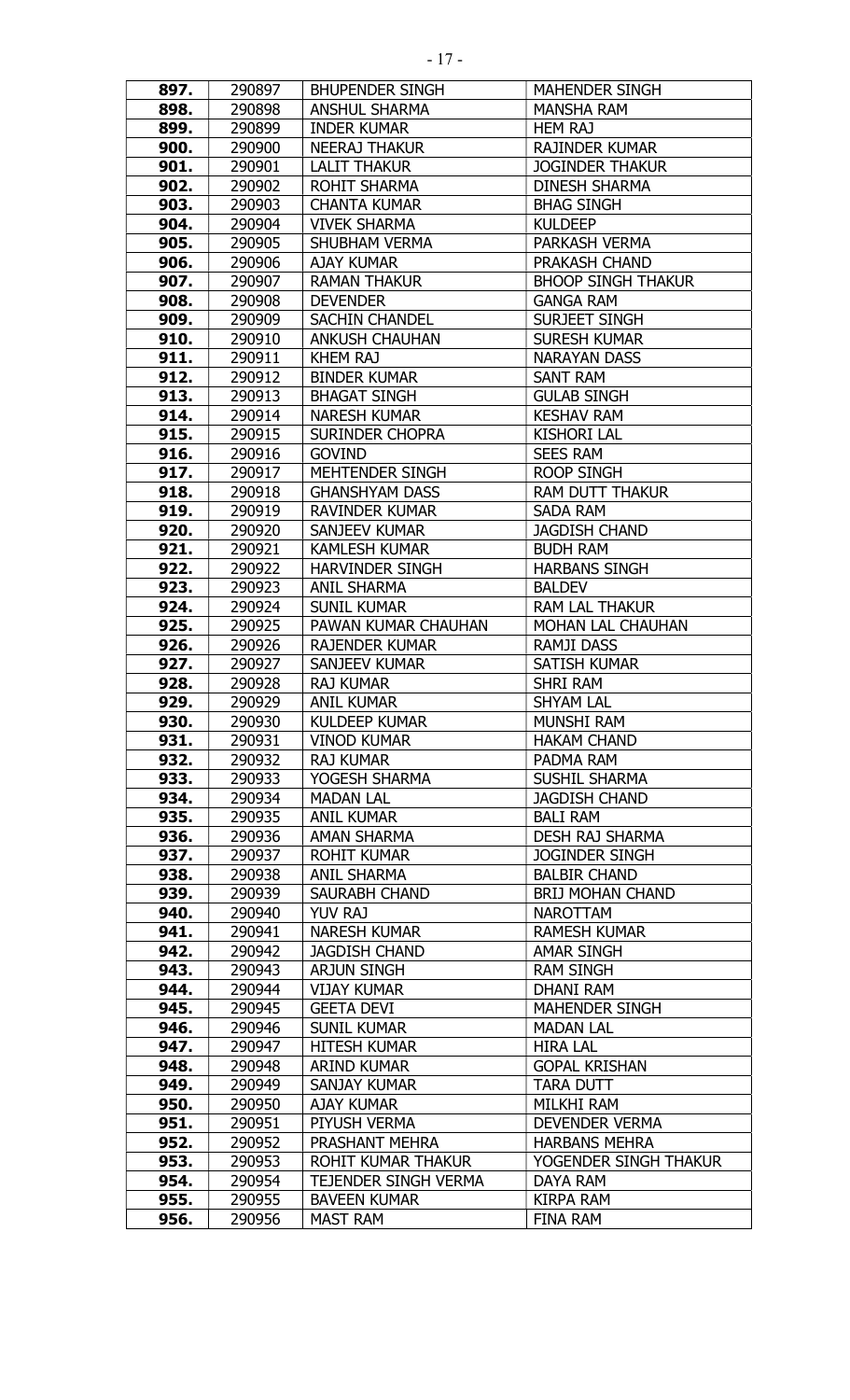| 957.  | 290957 | <b>AJAY KUMAR</b>         | <b>JOGINDER PAUL</b>     |
|-------|--------|---------------------------|--------------------------|
| 958.  | 290958 | <b>HARJINDER SINGH</b>    | <b>JASWANT SINGH</b>     |
| 959.  | 290959 | <b>RAJESH TOMAR</b>       | <b>JAG MOHAN SINGH</b>   |
| 960.  | 290960 | <b>GOPAL DASS</b>         | <b>JEET RAM</b>          |
| 961.  | 290961 | <b>PURAN CHAND</b>        | <b>ASHA NAND</b>         |
| 962.  | 290962 | <b>ABNEESH KAUSHAL</b>    | <b>KAMARPAL KAUSHAL</b>  |
| 963.  | 290963 | <b>SANDHIR THAKUR</b>     | <b>HEERA SINGH</b>       |
| 964.  | 290964 | <b>SATNAM</b>             | <b>JIYA LAL</b>          |
| 965.  | 290965 | <b>DUNI CHAND</b>         | <b>SHER SINGH</b>        |
| 966.  | 290966 | <b>THANESH KUMAR</b>      | SH SANGAT RAM            |
| 967.  | 290967 | <b>DEVENDER KUMAR</b>     | <b>CHANDAN SINGH</b>     |
| 968.  | 290968 | <b>HARISH KUMAR</b>       | <b>CHET RAM</b>          |
| 969.  | 290969 | <b>DHARAM CHAND</b>       | <b>AMAR NATH</b>         |
| 970.  | 290970 | <b>NAVEEN KUMAR</b>       | <b>ROSHAN LAL</b>        |
| 971.  | 290971 | <b>LAKSHAY SHARMA</b>     | TEK RAM SHARMA           |
| 972.  | 290972 | SHAMMI NEGI               | J C NEGI                 |
| 973.  | 290973 | <b>RAHUL</b>              | <b>KRISHAN LAL</b>       |
| 974.  | 290974 | <b>CHANDER PAL</b>        | <b>RAMESH CHAND</b>      |
| 975.  | 290975 | <b>NAVEEN KUMAR</b>       | <b>HIMMAT RAM</b>        |
| 976.  | 290976 | <b>RAM LAL</b>            | <b>SOHAN LAL</b>         |
| 977.  | 290977 | <b>HOSHIYAR SINGH</b>     | <b>MAST RAM</b>          |
| 978.  | 290978 | <b>VIVEK KUMAR</b>        | <b>MALKIYAT SINGH</b>    |
| 979.  | 290979 | <b>DEVENDER KUMAR</b>     | <b>CHANDAN SINGH</b>     |
| 980.  | 290980 | DAVINDER SINGH            | <b>DHANNA SINGH</b>      |
| 981.  | 290981 | <b>PANKAJ THAKUR</b>      | <b>CHATAR SINGH</b>      |
| 982.  | 290982 | <b>SANDEEP KUMAR</b>      | <b>MEGH RAM</b>          |
| 983.  | 290983 | <b>DEEPANDER</b>          | <b>RADHA KRISHAN</b>     |
|       |        |                           |                          |
| 984.  | 290984 | <b>RAJESH</b>             | <b>RAM SINGH</b>         |
| 985.  | 290985 | <b>GAURAV CHAUHAN</b>     | <b>CHATAR SINGH</b>      |
| 986.  | 290986 | <b>MANJEET KUMAR</b>      | <b>MOTI RAM</b>          |
| 987.  | 290987 | <b>ANIL KAPOOR</b>        | <b>SHANKAR DASS</b>      |
| 988.  | 290988 | <b>RAJ KUMAR</b>          | <b>JAGDISH CHAND</b>     |
| 989.  | 290989 | <b>KULDEEP</b>            | DHARAM CHAND             |
| 990.  | 290990 | <b>GOPAL</b>              | SHYAM LAL                |
| 991.  | 290991 | AMANPREET SINGH           | SANT SINGH               |
| 992.  | 290992 | <b>GAGAN SHARMA</b>       | RAM PAL SHARMA           |
| 993.  | 290993 | <b>BRIJ LAL</b>           | NIDHIA RAM               |
| 994.  | 290994 | <b>CHAMAN LAL SHANDIL</b> | <b>BABU RAM SHANDIL</b>  |
| 995.  | 290995 | DALEEP SINGH              | <b>GOVIND RAM</b>        |
| 996.  | 290996 | <b>RANDEEP</b>            | <b>MANGLI RAM</b>        |
| 997.  | 290997 | <b>HARVEEN</b>            | <b>SOMNATH</b>           |
| 998.  | 290998 | <b>NEERAJ THAKUR</b>      | <b>DESH RAJ THAKUR</b>   |
| 999.  | 290999 | <b>CHAND</b>              | <b>TEKU</b>              |
| 1000. | 291000 | PREM SINGH                | <b>UDAY SINGH</b>        |
| 1001. | 291001 | <b>BHINDER</b>            | <b>BHAGAT RAM</b>        |
| 1002. | 291002 | <b>SURESH KUMAR</b>       | <b>RAM CHAND THAKUR</b>  |
| 1003. | 291003 | <b>SHAMMI</b>             | <b>AMAR SINGH</b>        |
| 1004. | 291004 | <b>VIKRAM KASHYAP</b>     | MED RAM                  |
| 1005. | 291005 | <b>SAURBH</b>             | <b>GEETA RAM</b>         |
| 1006. | 291006 | <b>MUKESH THAKUR</b>      | <b>VIRENDER SINGH</b>    |
| 1007. | 291007 | PUSHPENDER KANWAR         | <b>GOPAL SINGH</b>       |
| 1008. | 291008 | <b>ASHOK KUMAR</b>        | <b>MOHAN LAL</b>         |
| 1009. | 291009 | <b>RAKESH</b>             | <b>HARI SINGH</b>        |
| 1010. | 291010 | <b>RAMESH KUMAR</b>       | <b>RAM RATTAN</b>        |
| 1011. | 291011 | <b>JAGDISH SHARMA</b>     | SHANKAR LAL SHARMA       |
| 1012. | 291012 | SUKHVINDER SINGH          | <b>RANVIR SINGH</b>      |
| 1013. | 291013 | <b>RAKESH KUMAR</b>       | <b>MADHO RAM</b>         |
| 1014. | 291014 | <b>DHARMENDER</b>         | <b>RAM RATTAN SHARMA</b> |
| 1015. | 291015 | ASHWANI KUMAR             | RAMESH CHAND             |
| 1016. | 291016 | <b>LALIT THAKUR</b>       | <b>BHIM SINGH THAKUR</b> |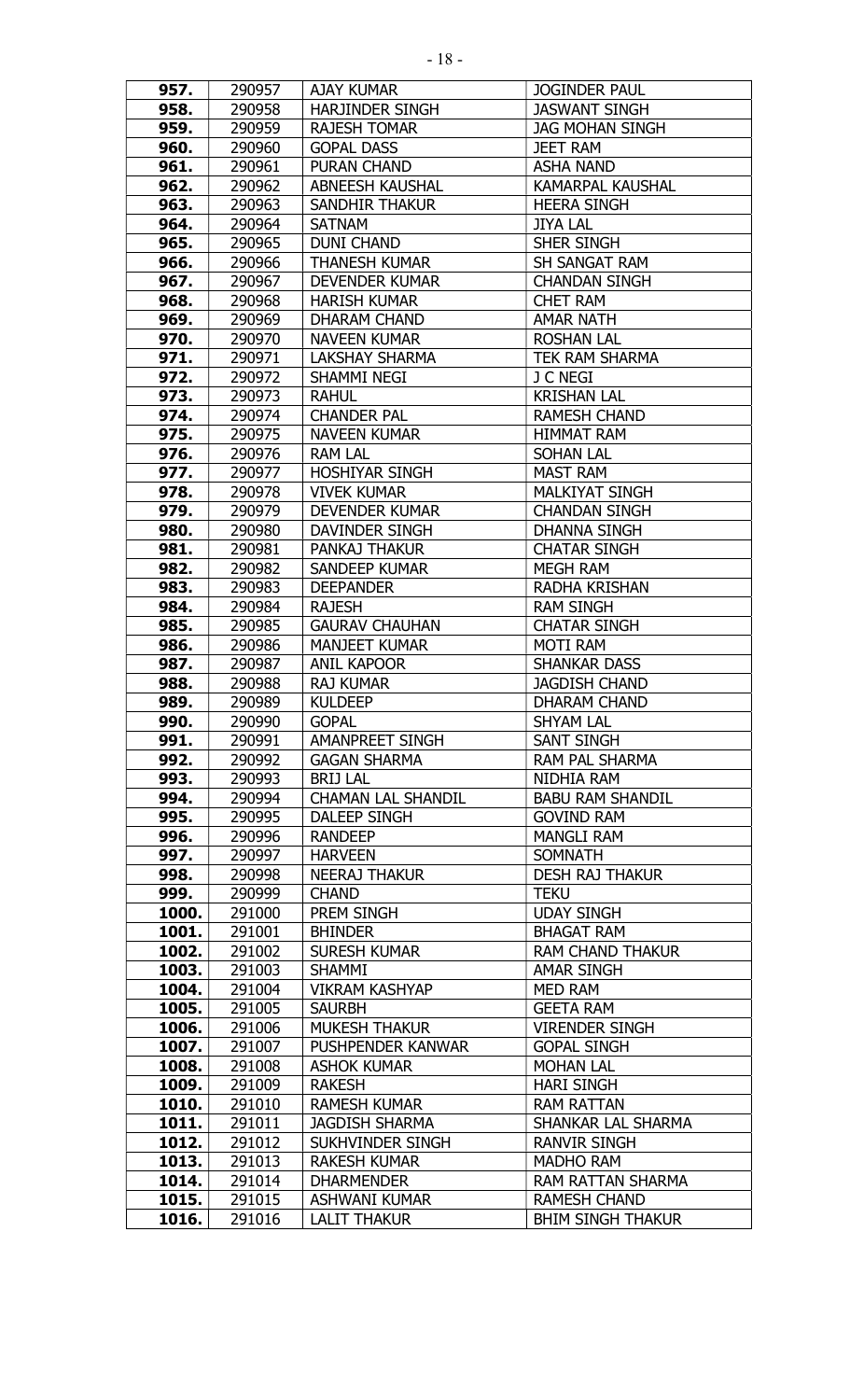| 1017. | 291017 | <b>HIMANSHU THAKUR</b>  | RANDHIR SINGH               |
|-------|--------|-------------------------|-----------------------------|
| 1018. | 291018 | <b>TARUN KUMAR</b>      | <b>MANOHAR LAL</b>          |
| 1019. | 291019 | <b>VIKESH</b>           | <b>NARAYAN SINGH</b>        |
| 1020. | 291020 | <b>VINEET KUMAR</b>     | <b>ROSHAN</b>               |
| 1021. | 291021 | <b>MANOJ SHARMA</b>     | <b>MADHO RAM</b>            |
| 1022. | 291022 | <b>MANOJ KUMAR</b>      | <b>JANGBHADUR BAKSHI</b>    |
| 1023. | 291023 | PANKAJ KUMAR            | PREM LAL                    |
| 1024. | 291024 | <b>VIRENDER KUMAR</b>   | SHER SINGH                  |
| 1025. | 291025 | <b>MANGAL SINGH</b>     | <b>SHIV CHARAN</b>          |
| 1026. | 291026 | <b>HUKAM SINGH</b>      | <b>DHARAM DASS</b>          |
| 1027. | 291027 | <b>DINESH DOGRA</b>     | <b>MATHU RAM</b>            |
| 1028. | 291028 | PANKAJ KUMAR            | <b>SHAKTI SINGH</b>         |
| 1029. | 291029 | <b>VIJAY KUMAR</b>      | <b>DAYA RAM</b>             |
| 1030. | 291030 | <b>RAJESH KUMAR</b>     | SHAKTI CHAND                |
| 1031. | 291031 | <b>MANOJ KUMAR</b>      | <b>BABU RAM</b>             |
| 1032. | 291032 | <b>ANU KUMAR</b>        | <b>RAMESH KUMAR</b>         |
| 1033. | 291033 | <b>DESH RAJ</b>         | <b>DEEP RAM</b>             |
| 1034. | 291034 | <b>JASBIR SINGH</b>     | <b>HUKAM SINGH</b>          |
| 1035. | 291035 | <b>NARENDER KUMAR</b>   | <b>ANANT RAM</b>            |
| 1036. | 291036 | <b>JAGDISH SINGH</b>    | <b>BUDHI SINGH</b>          |
| 1037. | 291037 | <b>JAGTAR SINGH</b>     | <b>BHAG SINGH</b>           |
| 1038. | 291038 | <b>VIVEK THAKUR</b>     | <b>CHATTER SINGH THAKUR</b> |
| 1039. | 291039 | <b>ARJUN SINGH</b>      | <b>HARI SINGH</b>           |
| 1040. | 291040 | <b>MANOJ KUMAR</b>      | <b>LATE KISHAN DASS</b>     |
| 1041. | 291041 | <b>RIHAN MIRZA</b>      | <b>SHOKIN MIRZA</b>         |
| 1042. | 291042 | <b>RAVINDER KUMAR</b>   | <b>BIKRAM CHAND</b>         |
| 1043. | 291043 | <b>SATISH KUMAR</b>     | <b>AMAR SINGH</b>           |
| 1044. | 291044 | <b>RAJU RAM</b>         | <b>BHAGAT RAM</b>           |
| 1045. | 291045 | <b>ABHILASH</b>         | <b>BAL KRISHAN</b>          |
| 1046. | 291046 | <b>SURESH KUMAR</b>     | <b>KARTAR SINGH</b>         |
| 1047. | 291047 | <b>NARESH KUMAR</b>     | <b>NEK RAM</b>              |
| 1048. | 291048 | <b>NARESH</b>           | <b>BADRI DUTT</b>           |
| 1049. | 291049 | <b>BASHEER MOHAMMAD</b> | <b>KARAM DEEN</b>           |
| 1050. | 291050 | RINKAL SINGH            | MILAP CHAND                 |
| 1051. | 291051 | ASHWANI KUMAR           | <b>RAMESH CHAND</b>         |
| 1052. | 291052 | <b>AMIT THAKUR</b>      | <b>MADAN GOPAL THAKUR</b>   |
| 1053. | 291053 | <b>RAVINDER KUMAR</b>   | <b>BISHAN DASS</b>          |
| 1054. | 291054 | <b>RAJ KUMAR</b>        | <b>RATAN LAL</b>            |
| 1055. | 291055 | <b>VIJENDRA KUMAR</b>   | PRAVEEN KUMAR               |
| 1056. | 291056 | <b>PANKAJ</b>           | <b>UPENDER SINGH</b>        |
| 1057. | 291057 | <b>MANOJ SINGH</b>      | <b>KARNAIL SINGH</b>        |
| 1058. | 291058 | <b>SURENDER SINGH</b>   | <b>ROSHAN LAL</b>           |
| 1059. | 291059 | AJAY                    | <b>MANOJ SHARMA</b>         |
| 1060. | 291060 | <b>KAMAL SINGH</b>      | <b>ANIL KUMAR</b>           |
| 1061. | 291061 | PRATAP SINGH            | <b>RAM DASS</b>             |
| 1062. | 291062 | <b>JAI PRAKASH</b>      | <b>KAKA RAM</b>             |
| 1063. | 291063 | <b>VISHAL DHIMAN</b>    | <b>SATISH KUMAR</b>         |
| 1064. | 291064 | <b>RAKESH KUMAR</b>     | DILA RAM                    |
| 1065. | 291065 | <b>KARAN SINGH</b>      | <b>BALWANT SINGH</b>        |
| 1066. | 291066 | <b>RAMESH CHAND</b>     | <b>CHET RAM</b>             |
| 1067. | 291067 | <b>NAZEER DEEN</b>      | <b>BABU DEEN</b>            |
| 1068. | 291068 | <b>GULAB SINGH</b>      | <b>HARDIYAL SINGH</b>       |
| 1069. | 291069 | NARENDER SINGH          | <b>GOPAL SINGH</b>          |
| 1070. | 291070 | <b>NEERAJ SHARMA</b>    | <b>NETAR PRAKASH</b>        |
| 1071. | 291071 | SANTOSH                 | SH GAURU RAM                |
| 1072. | 291072 | <b>SHIKHA THAKUR</b>    | <b>NARENDER KUMAR</b>       |
| 1073. | 291073 | <b>MAN MOHAN</b>        | <b>KHIRA MANI</b>           |
| 1074. | 291074 | <b>NITIN NIHAL</b>      | <b>RAVI KUMAR</b>           |
| 1075. | 291075 | PANKAJ MEHTA            | <b>JEET SINGH</b>           |
| 1076. | 291076 | LAVIT SINGH CHOUHAN     | <b>RAVI KUMAR</b>           |
|       |        |                         |                             |